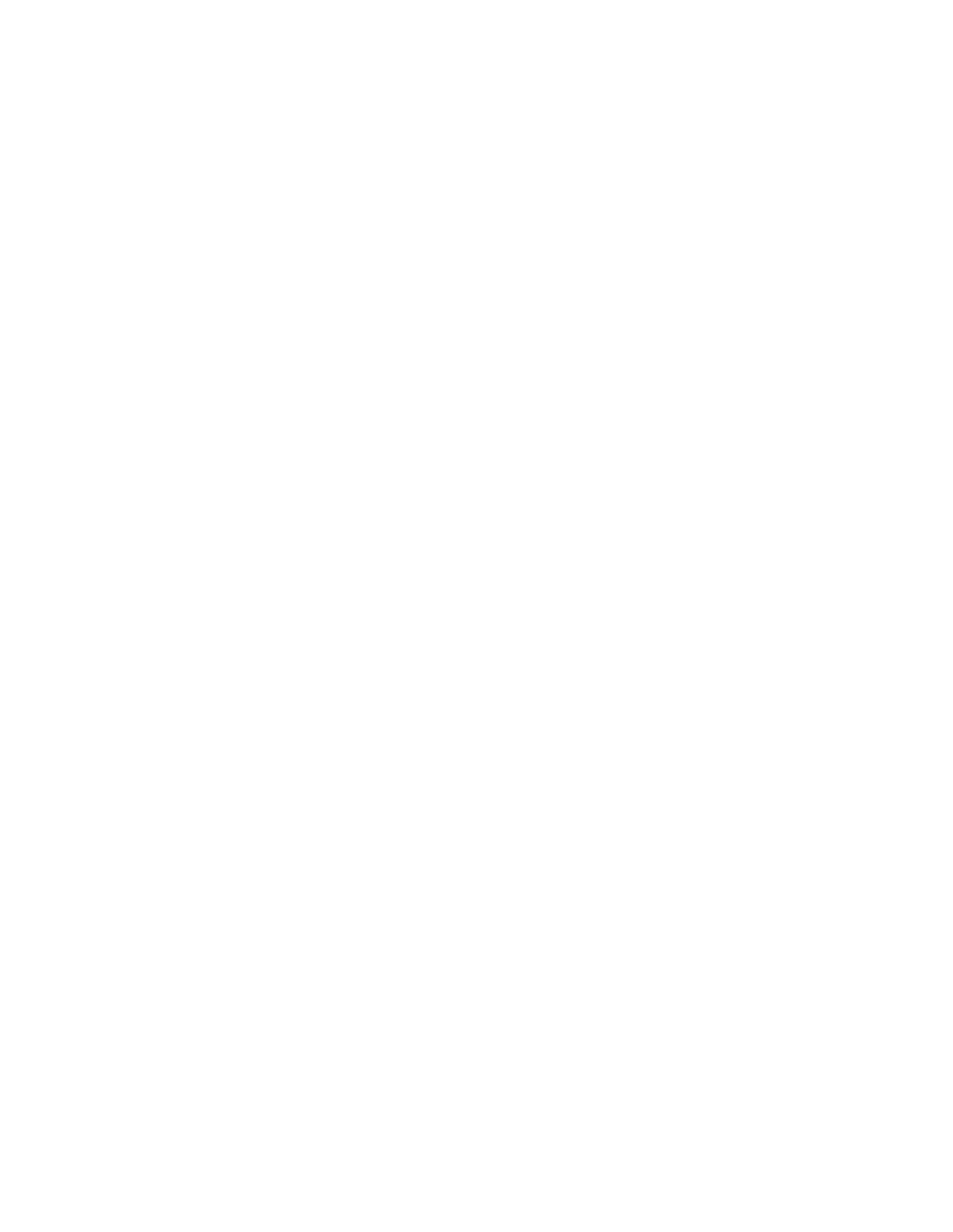# **Table of Contents**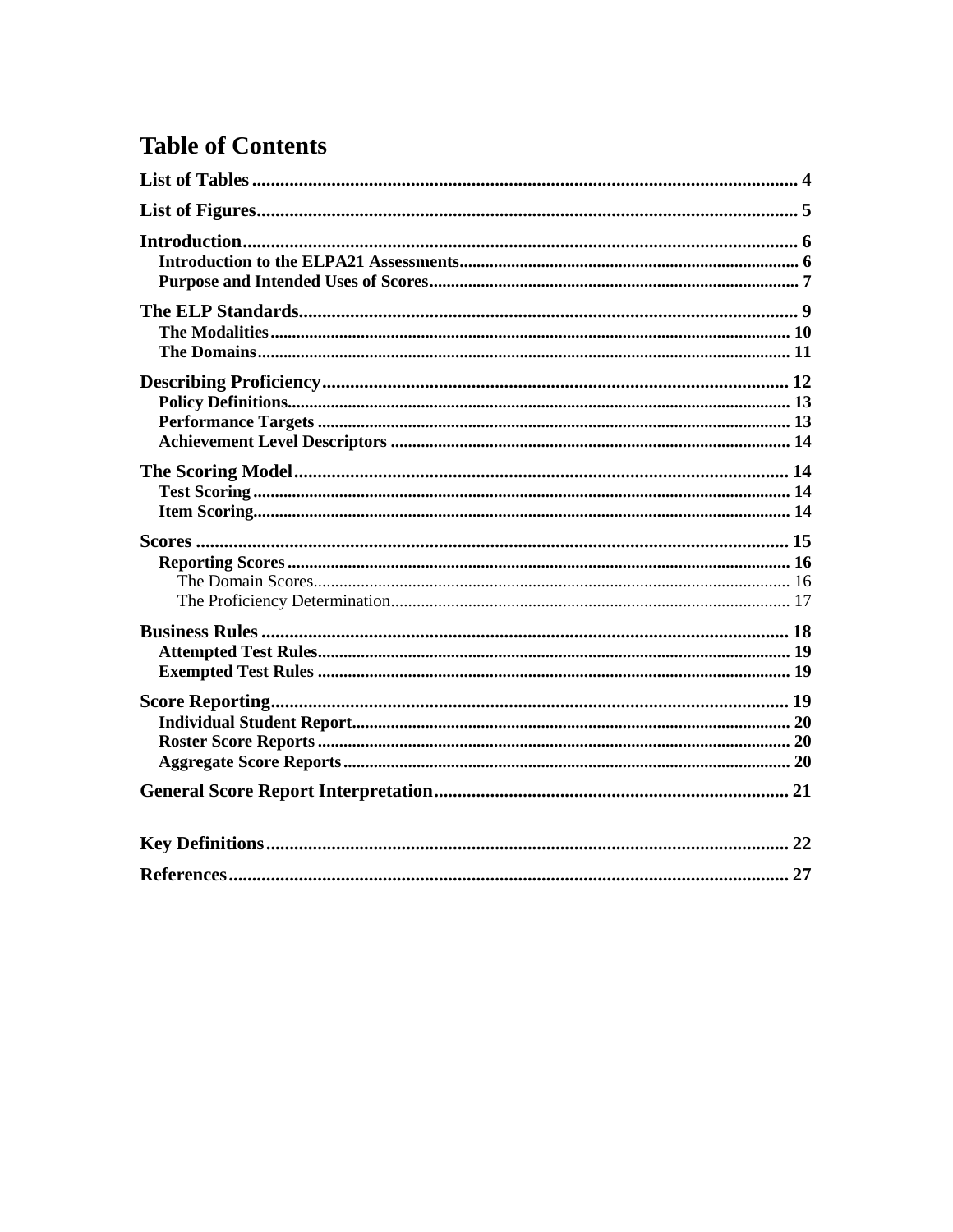# **List of Tables**

| Table 3. Policy Definitions for the Five ELPA21 Performance Levels  13 |  |
|------------------------------------------------------------------------|--|
|                                                                        |  |
|                                                                        |  |
|                                                                        |  |
|                                                                        |  |
|                                                                        |  |
|                                                                        |  |
|                                                                        |  |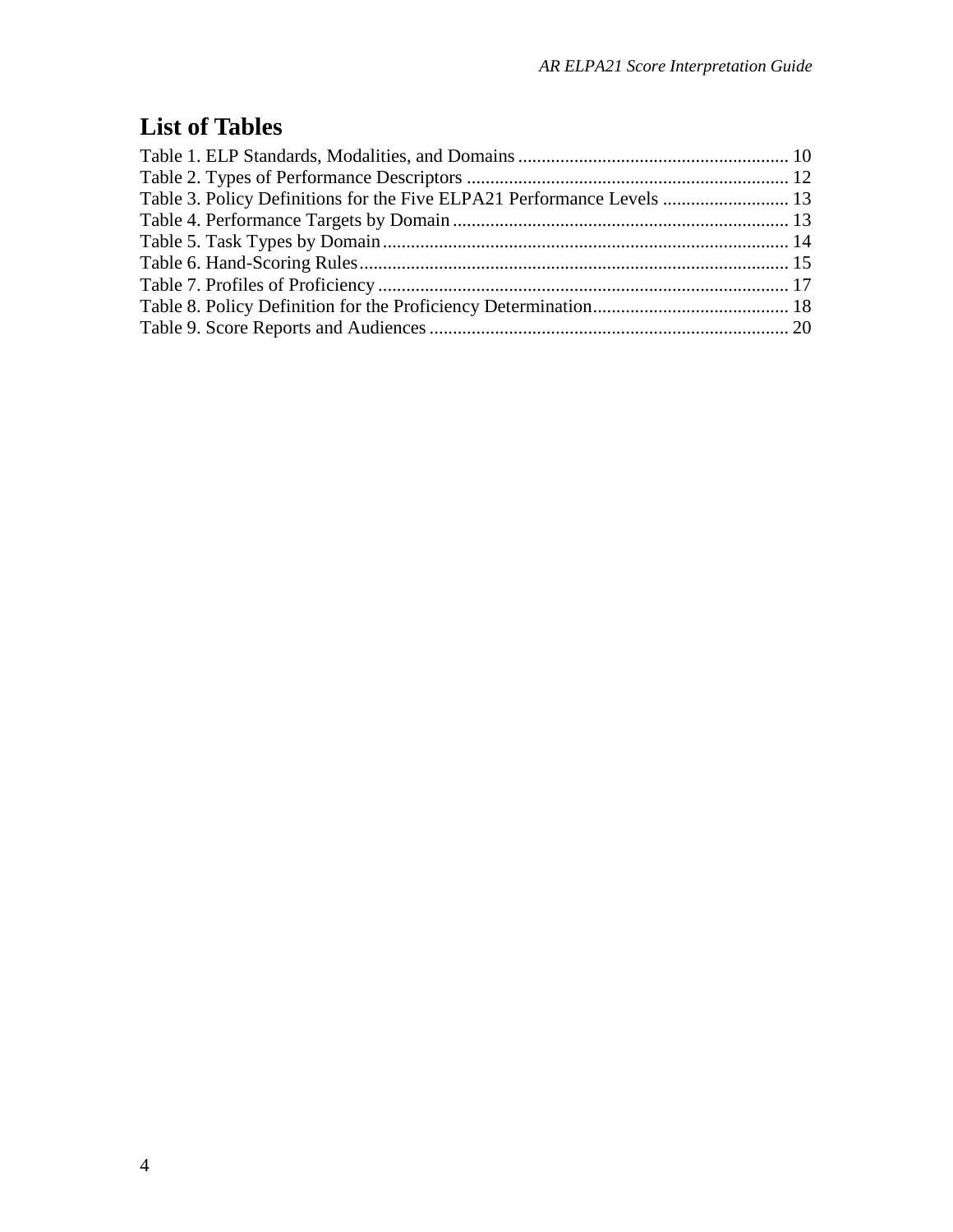# **List of Figures**

| Figure 3. Domain Representation as Percent of Total Points by Grade Band 11 |  |
|-----------------------------------------------------------------------------|--|
|                                                                             |  |
|                                                                             |  |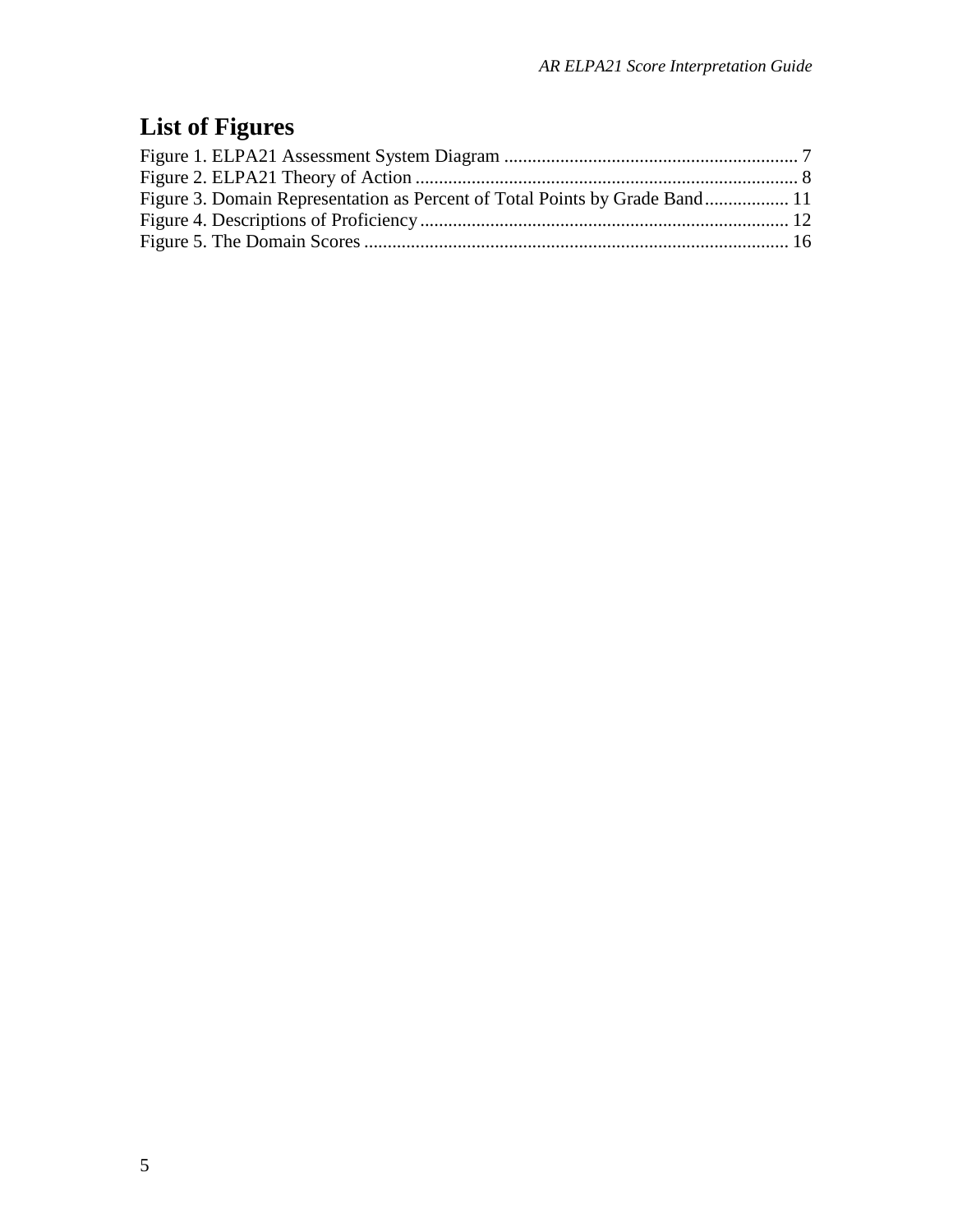# **Introduction**

The English Language Proficiency Assessment for the 21<sup>st</sup> Century, or ELPA21, is a test of English language proficiency. Derived from an innovative set of English language proficiency (ELP) Standards<sup>[1](#page-5-0)</sup> developed during 2012-13, ELPA21 measures English language learners' (ELLs) ability to meet the language expectations required by gradelevel English language arts, mathematics, and science content as specified by the Common Core State Standards<sup>[2](#page-5-1)</sup> (CCSS), and the Next Generation Science Standards<sup>[3](#page-5-2)</sup> (NGSS).

ELPA21 is founded on the belief that academic content and academic language are not distinct or separate skills. As students learn language, they simultaneously interact with grade-level academic content. Increasing the expectations for the academic content that students must master in grades K through 12 requires a parallel increase in language demands. As a result ELLs are taught (with appropriate support) the same academic content in the core subject areas (English language arts, mathematics, and science) as their classmates, at the same time they are acquiring English proficiency. As ELLs learn the academic uses of the English language, they also gain opportunity to learn the knowledge and skills necessary to be on track for college and career readiness.<sup>[4](#page-5-3)</sup>

# *Introduction to the ELPA21 Assessments*

ELPA21 is an evidence-centered designed (ECD) summative assessment of an ELL's language proficiency. ELPA21 is administered in winter/spring each school year (testing window is approximately January through April) to students in six grade bands: Kindergarten, grade 1, grade band 2-3, grade band 4-5, grade band 6-8, and grade band 9- 12.

Comprised of innovative selected-response, constructed-response and technologyenhanced items, ELPA21 is designed to measure the four language domains of listening, reading, speaking and writing as each is embedded in the academic content expectations for, English language arts, mathematics, and science described by the CCSS and NGSS. ELPA21 summative assessments provide scale scores on each of the four domains of listening, reading, speaking and writing, which are classified into five levels of performance. Overall proficiency is determined through the pattern and level of performance across the four domains. Scale scores also are provided for each domain and overall performance and comprehension.

Braille, paper and pencil, and large-print forms are available to students who need them. Arkansas allows these forms for students whose IEP or 504 plans indicate this accommodation. For all other students, paper and pencil forms should be considered on an individual basis and require state approval. Member states collaborated throughout

<span id="page-5-0"></span> $\frac{1}{1}$ <sup>1</sup>[http://www.ccsso.org/Resources/Publications/English\\_Language\\_Proficiency\\_%28ELP%29\\_Standards\\_.h](http://www.ccsso.org/Resources/Publications/English_Language_Proficiency_%28ELP%29_Standards_.html) [tml](http://www.ccsso.org/Resources/Publications/English_Language_Proficiency_%28ELP%29_Standards_.html)

<span id="page-5-1"></span><sup>2</sup> http://www.corestandards.org/read-the-standards/

<span id="page-5-2"></span><sup>3</sup> http://www.nextgenscience.org/get-to-know

<span id="page-5-3"></span><sup>4</sup> Although recently passed ESEA legislation uses "EL", ELPA21 uses "ELL" for consistency across documentation given adoption of "English language learner" at the beginning of the grant.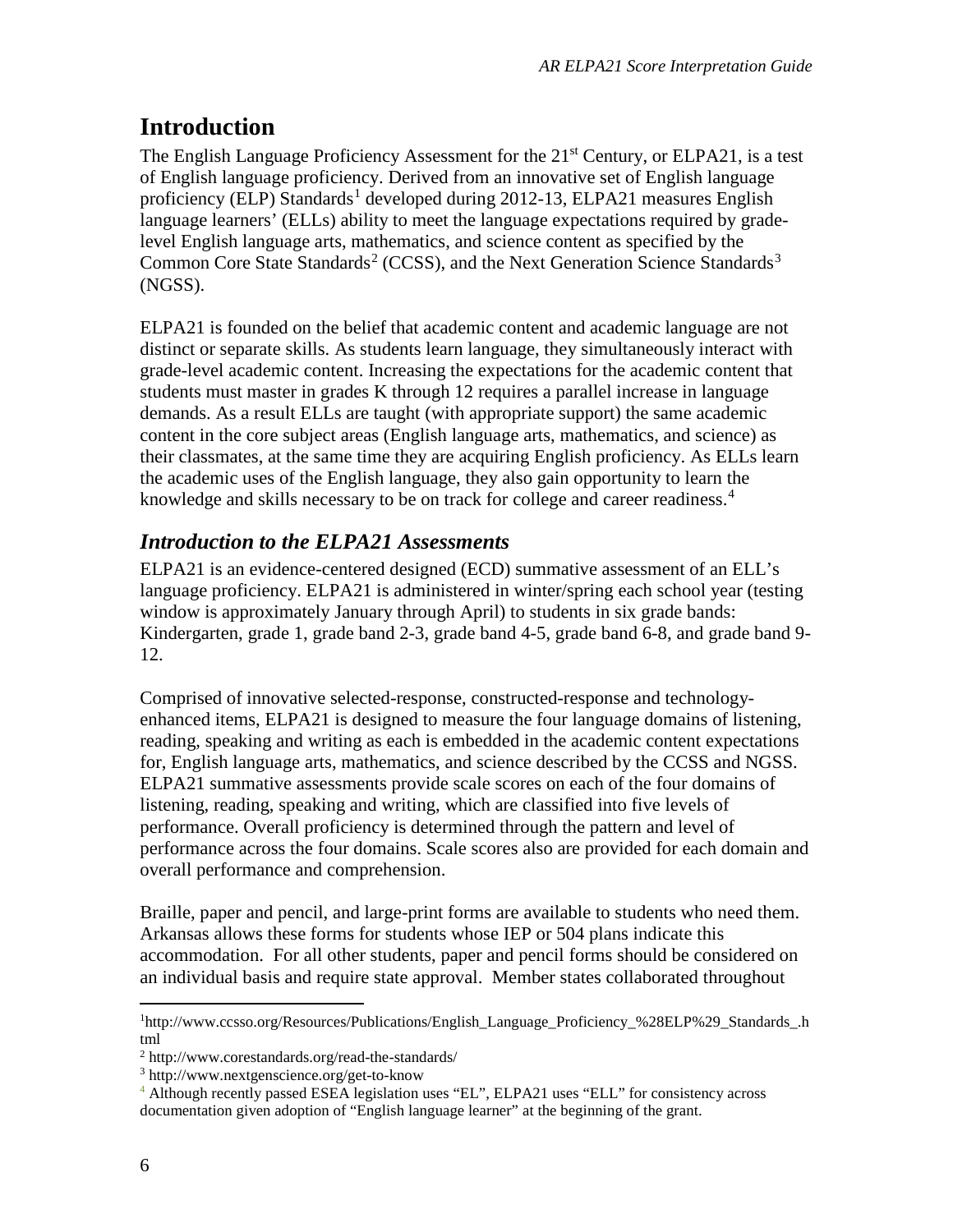test design and development to create an accessibility framework that includes universal tools, designated supports and accommodations. These tools and supports, when used in the manner specified in the *ELPA21 Accessibility and Accommodations Manual*, ensure that ELPA21 results in valid scores for all students.

A supplemental paper form of the writing test was developed specifically to test skills and concepts that require handwriting rather than typing from our youngest students. [5](#page-6-1) As such, all students in kindergarten and grade 1 receive two writing sections: an online portion and a paper and pencil portion.

Arkansas allows students on the ELPA21 to skip items they are unable to answer. To calibrate the item bank and to plan for a transition to computer-adaptive testing (CAT) in the future, assessments administered in 2015-16 and 2016-2017 were fixed forms that were assigned randomly to students testing within each grade band.<sup>6</sup>

[Figure 1](#page-6-0) describes the entire ELPA21 system; this document describes the summative assessment components only. Details of the ELPA21 screener scoring and reporting will be provided in a separate document, while the formative components not funded under the EAG Development Grant are to be developed separately.



<span id="page-6-0"></span>Figure 1. ELPA21 Assessment System Diagram

*Note. \*Future ELPA21 components not funded under the assessment grant.* 

#### *Purpose and Intended Uses of Scores*

ELPA21 summative assessment results provide valuable information that informs instruction and accountability, and facilitates academic English proficiency so that all

<span id="page-6-1"></span> <sup>5</sup> ELPA21 Assessment Guides, Grades K and 1.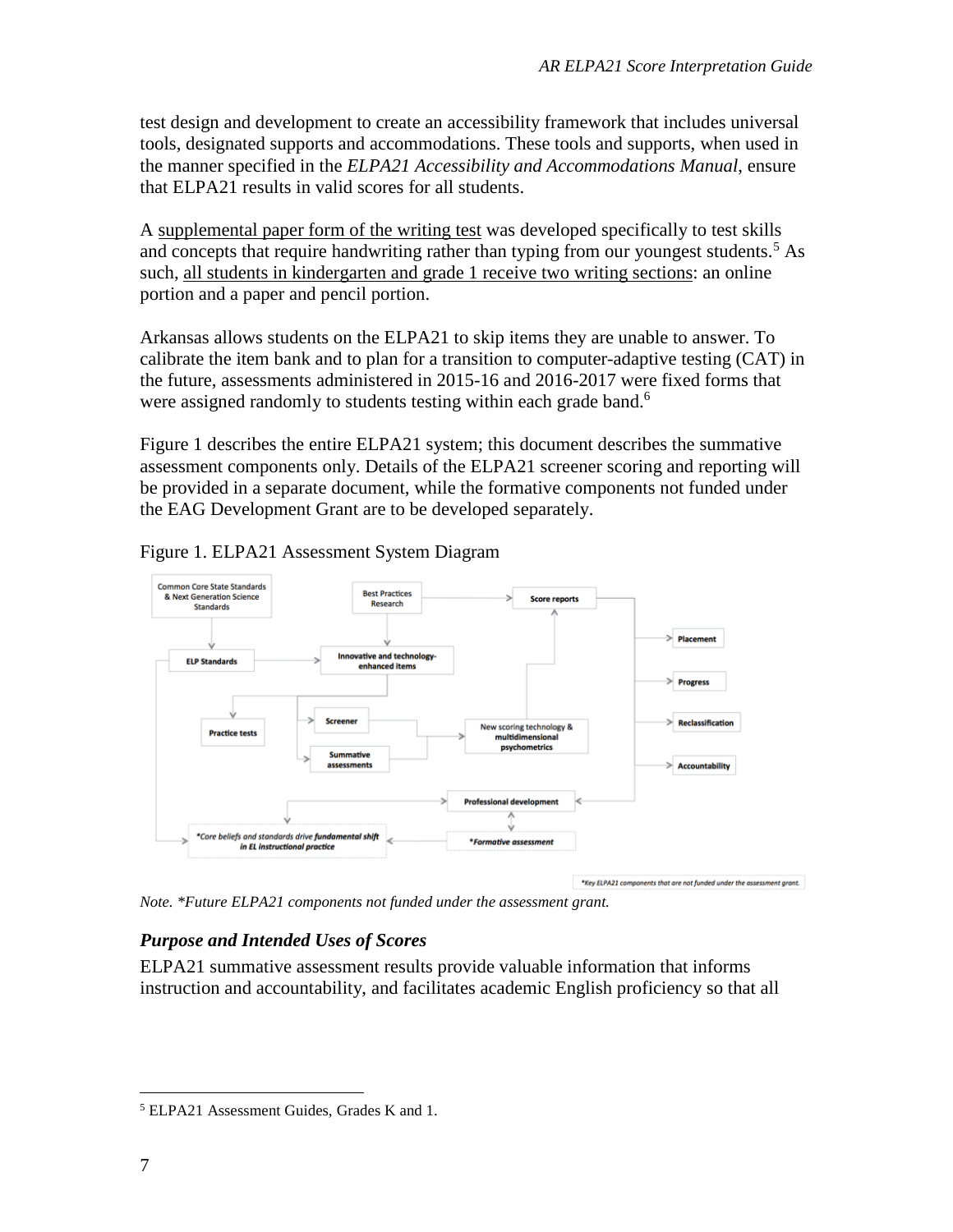ELLs have the same opportunities as their non-ELL peers to leave high school prepared for college and career success.

<span id="page-7-0"></span>[Figure 2](#page-7-0) describes the theory of action that guided ELPA21 development.



Figure 2. ELPA21 Theory of Action

*Note. Figure taken from ELPA21 Theory of Action, Figure 2, page 3.* 

The ELPA21 assessment scores serve multiple uses. They inform ELL program eligibility decisions, provide a means to monitor English proficiency progress, determine proficiency for program exit decisions, inform teachers of instructional needs of ELs, identify resource needs, and provide evidence of program effectiveness and accountability. Specifically, they are intended to meet three objectives:

- **Measuring Progress**. ELPA21 scores can be used to monitor progress by ELLs towards English language proficiency and for describing individual and group strengths by domain and over time. Reliably measuring progress over time meets multiple state needs such as informing student placement and program reclassification, determining instructional needs of ELLs and the support needs of ELL teachers, evaluating program effectiveness for subgroups of students, and adjusting educational programming and resources as needed.
- **Reclassification**. ELPA21 scores can be used to determine proficiency relative to grade appropriate performance standards for reclassification purposes. Once proficient, ELLs will have acquired the content-specific English language practices that enable them to produce, interpret, collaborate on, and succeed in content-related and grade-appropriate academic tasks.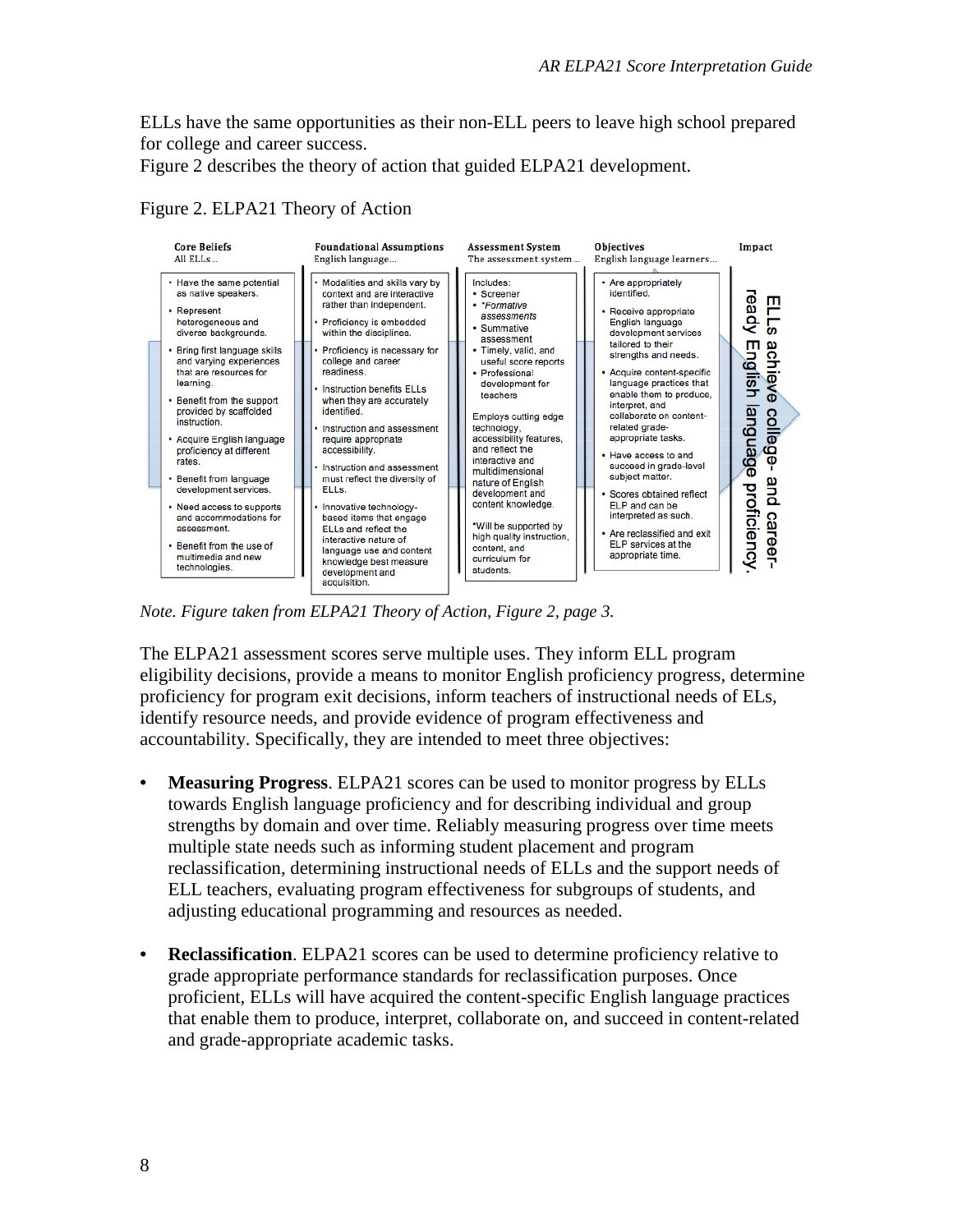• **Accountability**. ELPA21 scores may be used for accountability purposes, by identifying which institutions are meeting accountability targets and which may be in need of assistance.<sup>[6](#page-8-0)</sup>

Member states have directed the ELPA21 Consortium to provide a specific set of scores to help meet the objectives stated above; the use of these scores toward those objectives is left to each member state.

# **The ELP Standards**

Increasing the expectations for the academic content that students must master in grades K-12 requires a parallel increase in expectations for English language acquisition. The ELP Standards, to which the ELPA21 assessments align, describe these higher expectations by integrating language development with appropriate mathematics, English language arts, and science subject matter.

As ELLs learn and practice English in the classroom, they simultaneously interact with grade-level academic content. The ELP Standards describe higher expectations for ELLs by integrating language development with appropriate mathematics, English language arts, and science practices by grade. The Standards describe how language is used to meet the rigorous content demands in each grade and how ELLs progress toward English language proficiency as evidenced by:

- 1. Increases in the amount or sophistication of words or ways of combining words
- 2. Increases in repertoire of use and expansion of the types of relationships students can construct between ideas – e.g., additive, causal, conditional, contrastive – as well as the number of ways students are able to construct those relationships between ideas
- 3. Increases in accuracy in constructing precise meanings
- 4. Increases in contextualization, the ability to tailor the use of language functions to fit a variety of sociocultural contexts
- 5. Increases in autonomy, which is observed by the need for fewer language supports and scaffolds as proficiency increases

The ten ELP Standards can be grouped by modality and domain [\(Table 1\)](#page-9-0). The domains are also referred to as reading comprehension, written production, listening comprehension, and oral production skills.

<span id="page-8-0"></span><sup>&</sup>lt;sup>6</sup> As determined by the US Department of Education's current accountability legislation.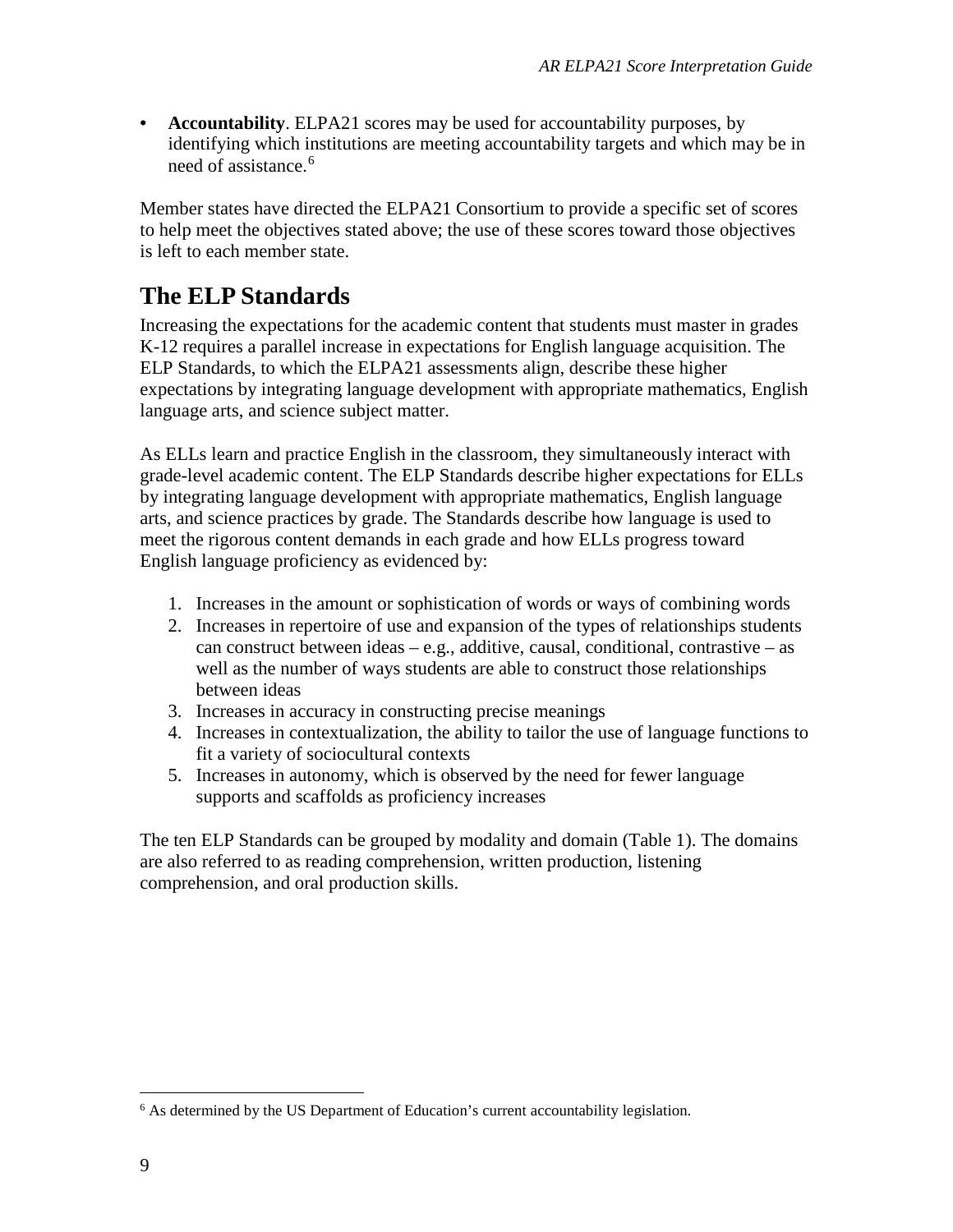| <b>Feature</b>                                                                                           | <b>ELP</b> Standard<br><b>Standard</b>                                                                                   |                                                                                                                                                                          | <b>Modality</b>                                                    |   |   | <b>Domain</b> |   |
|----------------------------------------------------------------------------------------------------------|--------------------------------------------------------------------------------------------------------------------------|--------------------------------------------------------------------------------------------------------------------------------------------------------------------------|--------------------------------------------------------------------|---|---|---------------|---|
|                                                                                                          | #                                                                                                                        |                                                                                                                                                                          |                                                                    | L | R | S             | W |
|                                                                                                          | 3                                                                                                                        | speak and write about grade-appropriate complex<br>literary and informational texts and topics                                                                           | Productive                                                         |   |   | √             |   |
|                                                                                                          | construct grade-appropriate oral and written<br>$\overline{4}$<br>claims and support them with reasoning and<br>evidence |                                                                                                                                                                          |                                                                    |   |   |               |   |
|                                                                                                          | 7                                                                                                                        | adapt language choices to purpose, task, and<br>audience when speaking and writing                                                                                       |                                                                    |   |   |               |   |
| Language Necessary for Engagement in Content<br><b>Area Practices</b>                                    | $\overline{\mathcal{L}}$                                                                                                 | participate in grade-appropriate oral and written<br>exchanges of information, ideas, and analyses,<br>responding to peer, audience, or reader comments<br>and questions | Interactive<br>$\checkmark$                                        |   |   |               |   |
|                                                                                                          | 5                                                                                                                        | conduct research and evaluate and communicate<br>findings to answer questions or solve problems                                                                          |                                                                    |   |   |               |   |
|                                                                                                          | 6                                                                                                                        | analyze and critique the arguments of others<br>orally and in writing                                                                                                    |                                                                    |   |   |               |   |
|                                                                                                          |                                                                                                                          | construct meaning from oral presentations and<br>literary and informational text through grade-<br>appropriate listening, reading, and viewing                           | Receptive                                                          |   |   |               |   |
|                                                                                                          | 8                                                                                                                        | determine the meaning of words and phrases in<br>oral presentations and literary and informational<br>text                                                               |                                                                    |   |   |               |   |
| Micro-linguistic<br>Features                                                                             | 9                                                                                                                        | create clear and coherent grade-appropriate<br>speech and text                                                                                                           | Standards 9 and 10 address the<br>linguistic structures of English |   |   |               |   |
| 10<br>make accurate use of standard English to<br>communicate in grade appropriate speech and<br>writing |                                                                                                                          | and are framed in relation to<br>the CCSS for ELA Language<br>domain.                                                                                                    |                                                                    |   |   |               |   |

<span id="page-9-0"></span>Table 1. ELP Standards, Modalities, and Domains

*Note. Because the ability to communicate via multiple modes of representation (e.g., non-verbal communication, oral, pictorial, graphic, textual) may be especially important for ELLs with certain types of disabilities, ELPA21 carefully considered the access supports and accommodations for ELLs with IEPs or 504 plans.*

The ELP Standards further differentiate basic conversational interaction (Standard 2) from interaction with academic content knowledge that requires higher order thinking (Standards 5  $\&$  7). Production could be divided by domain (speaking and writing), but also by standard (Adaptive Production (standard 7) and Basic Production (Standards 3 & 4.)

#### *The Modalities*

The ELP Standards describe three modalities: receptive, productive, and interactive. They are the characteristics of the "channels," or modes of communication through which language is used.

The productive modality places the learner as speaker and writer for a 'distant' audience, one with whom interaction is limited or not possible. It is a planned or formalized speech act or written document, and the learner has an opportunity to draft, get feedback, and revise, before publication or broadcast. The productive modality requires spoken and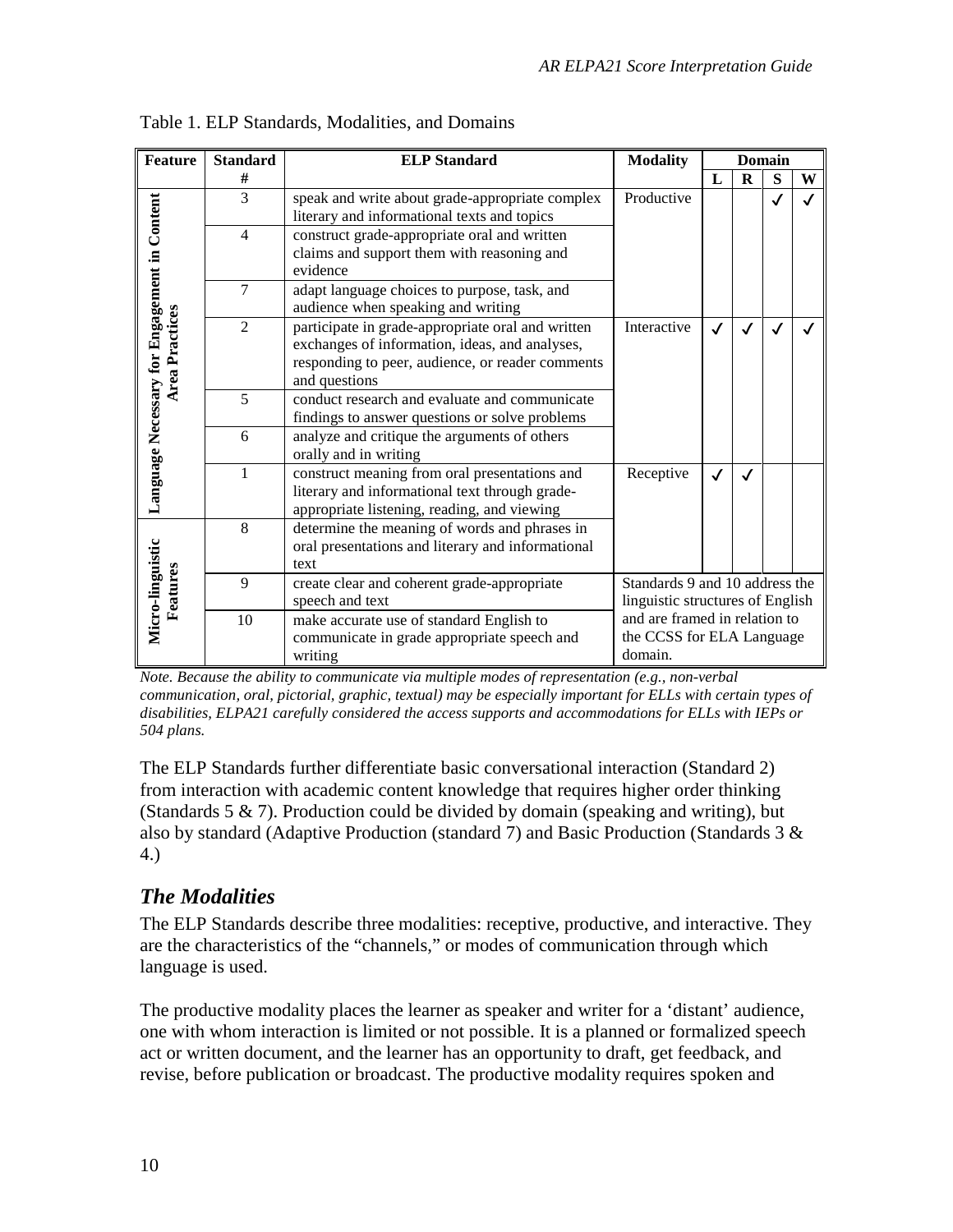written language skills (the speaking and writing domains) and includes standards 3, 4, and 7.

The receptive modality refers to the learner as a reader and listener/viewer working with 'text' whose author or deliverer is not present or accessible. It presumes authentic written or oral documents where language input is meaningful and content laden. The receptive modality requires skills necessary for interpreting and comprehending spoken or written messages and includes standards 1 and 8.

The interactive modality emphasizes the need for ELLs to meaningfully engage with their peers, instructors, and source materials during content area instruction. It is the collaborative use of receptive and productive modalities and refers to the learner as a speaker/listener and reader/writer. It requires two-way interactive communication where negotiation of meaning may be observed. The exchange will provide evidence of awareness of the socio-cultural aspects of communication as language proficiency develops. The interactive modality includes standards 2, 5, and 6.

#### *The Domains*

The four language domains of listening, reading, speaking and writing are contained within the three modalities. ELPA21 measures and reports English language proficiency using these domains. On the summative assessments, the number of score points and items are relatively evenly distributed across domain and grade band [\(Figure 3.](#page-10-0))



<span id="page-10-0"></span>Figure 3. Domain Representation as Percent of Total Points by Grade Band

*Source: ELPA21 Assessment Framework, Table 5.1, ELPA21 Operational Summative Assessment Test Blueprints.* 

*Notes. Tests range in number of score points from 99-123. Number of points per grade band is 99 for K and grade 1, 107 for grades 2-3, 121 for grades 4-5, 123 for grades 6-8, and 116 for grades 9-12.*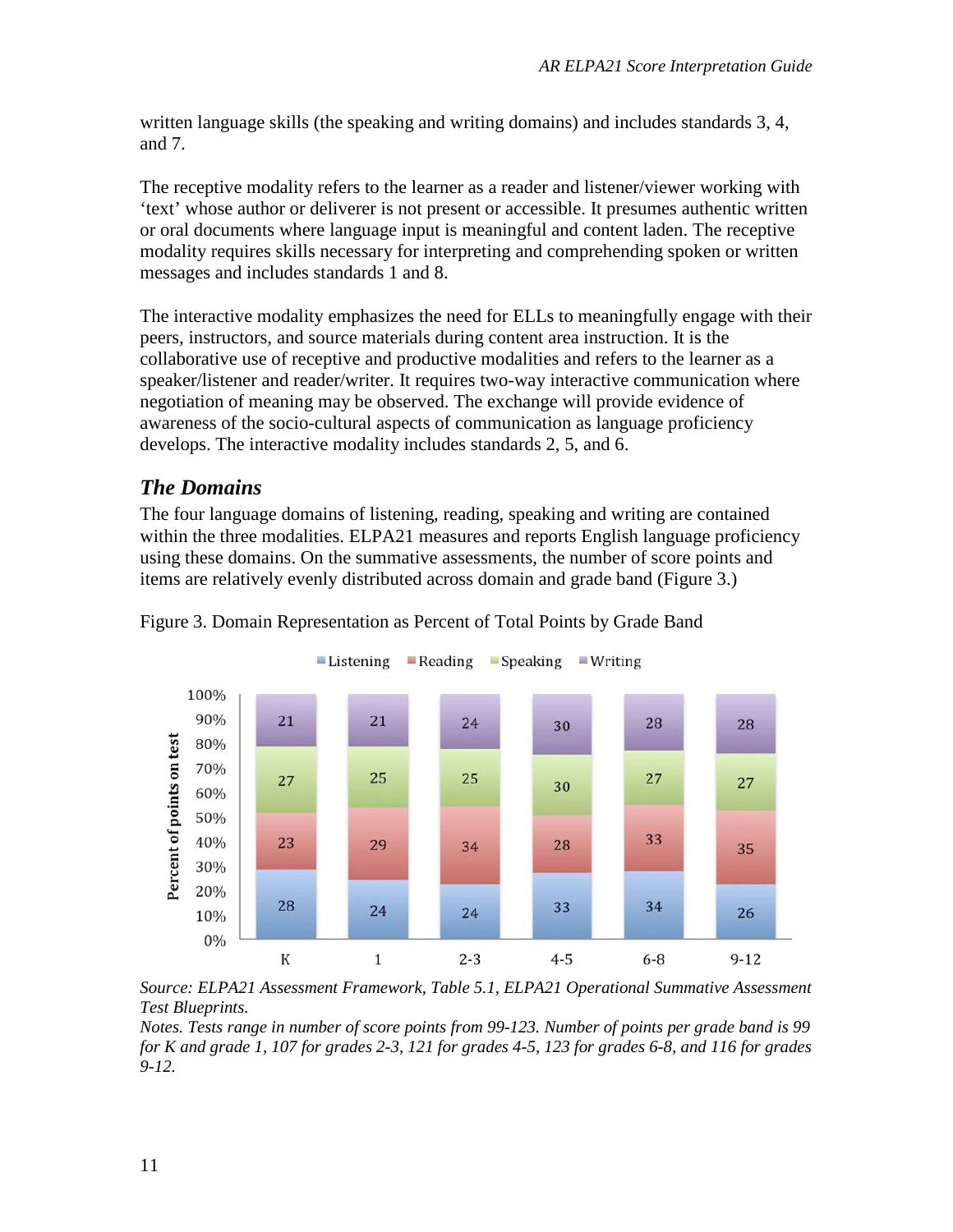# **Describing Proficiency**

ELPA21 has multiple definitions of proficiency, each serving a specific purpose.





For clarity in wording through this document, [Table 2](#page-11-0) provides ELPA21's chosen terminology for the different definitions of proficiency referenced throughout this document.

| ELPA21              | General Use                                          | General       | General      |
|---------------------|------------------------------------------------------|---------------|--------------|
| Terminology         |                                                      | Audience      | Type         |
| <b>ELP</b>          | Described in ELP Standards. Generally include        | Educators,    | PLDs by      |
| <b>Standard</b>     | five levels of performance, although some            | item writers, | standard     |
| <b>PLDs</b>         | knowledge, skills, and abilities are specific to     | curriculum    |              |
|                     | low or high performance on individual standard       | developers    |              |
| <b>Policy</b>       | Describe the rigor of, and ELPA21's vision           | Policy-       | Policy-Level |
| <b>Definitions</b>  | for, English language proficiency and its            | makers        | <b>PLDs</b>  |
| (PDs)               | impact on policy, consistent across grade.           |               |              |
| Achievement         | Also known as range PLDs, item writing               | Educators,    | Range PLDs   |
| Level               | PLDs, or as <i>developmental</i> or <i>learning</i>  | item writers  |              |
| <b>Indicators</b>   | <i>trajectories</i> of English language proficiency, |               |              |
| (ALIs)              | they reorganize the ELP Standards by domain.         |               |              |
| <b>Target</b>       | Also called target or standard setting               | Standard      | Interim      |
| <b>Student</b>      | performance level descriptors, or <i>target</i>      | setting       | <b>ALDs</b>  |
| <b>Descriptions</b> | <i>student descriptions</i> , typically derived from | panels        |              |
|                     | the range PLDs to describe the <i>minimum</i>        |               |              |
|                     | policy and content expectations for each             |               |              |
|                     | performance level. They describe the minimal         |               |              |
|                     | skills that barely proficient students in each       |               |              |
|                     | grade band should possess.                           |               |              |

<span id="page-11-0"></span>Table 2. Types of Performance Descriptors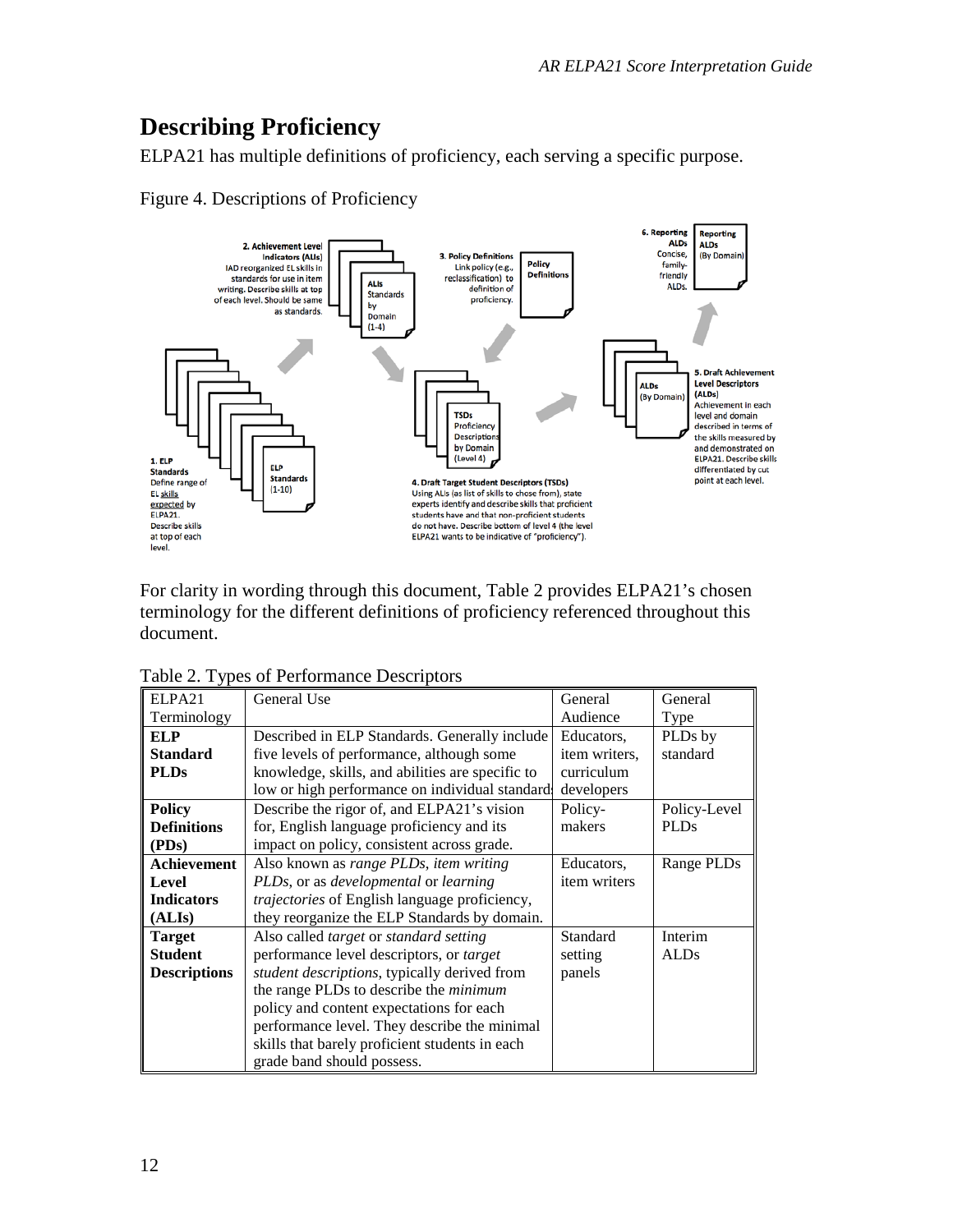| Achievement        | Target PLDs reflect cut scores established    | Stakeholders, | Final ALDs  |
|--------------------|-----------------------------------------------|---------------|-------------|
| Level              | through standard setting. They characterize   | score report  |             |
| <b>Descriptors</b> | the knowledge and skills differentiating the  | audiences     |             |
| (ALDs)             | performance levels from each other by         |               |             |
|                    | describing the minimal knowledge, skills, and |               |             |
|                    | abilities required for each level.            |               |             |
| <b>Reporting</b>   | Derived from the final PLDs, they describe    | Score report  | Reporting   |
| <b>PLDs</b>        | the appropriate inferences that may be made   | audiences     | <b>PLDs</b> |
|                    | about the students who score in each          |               |             |
|                    | performance level.                            |               |             |

### *Policy Definitions*

Performance levels are broad categories that describe the results of an assessment, and ELPA21 has five. These levels describe the stages of English language development through which ELLs are expected to progress as they gain proficiency [\(Table 3.](#page-12-0))

<span id="page-12-0"></span>Table 3. Policy Definitions for the Five ELPA21 Performance Levels

|                      | A STUDENT AT THIS LEVEL                                                                     |
|----------------------|---------------------------------------------------------------------------------------------|
| $\parallel$ Level 1: | Displays few grade-level English language skills and will benefit from EL Program           |
| <b>Beginning</b>     | support.                                                                                    |
| Level 2: Early       | Presents evidence of <b>developing</b> grade-level English language skills and will benefit |
| <b>Intermediate</b>  | from EL Program support.                                                                    |
| $\parallel$ Level 3: | Applies some grade-level English language skills and will benefit from EL Program           |
| Intermediate         | support.                                                                                    |
| Level 4: Early       | Demonstrates English language skills required for engagement with grade-level               |
| Advanced             | academic content instruction at a level comparable to non-ELs.                              |
| $\parallel$ Level 5: | Exhibits superior English language skills, as measured by ELPA21.                           |
| Advanced             |                                                                                             |

*Note[7](#page-12-2) : Definitions assume proficiency is demonstrated by scoring just above the cut score between Levels 3 and 4, or are in the bottom of the range of skills described by Level 4.* 

### *Performance Targets*

Proficiency as measured by ELPA21 requires meeting a combination of expectations across all four domains. This expectation represents the knowledge, skills and abilities that are required in each domain to interact with and engage in grade-level content instruction and is referred to as the "performance target". [Table 4](#page-12-1) describes the performance target for each of the four domains.

<span id="page-12-1"></span>

| <b>DOMAIN</b> | <b>DEFINITION</b>                                                                                       |  |  |  |
|---------------|---------------------------------------------------------------------------------------------------------|--|--|--|
|               | ELs demonstrate skills required for engagement with grade-level academic content instruction at a level |  |  |  |
|               | comparable to non-ELs. For each domain                                                                  |  |  |  |
| Listening     | An EL can listen and comprehend spoken English at a level sufficient to fully                           |  |  |  |
|               | participate in and learn from grade-level instruction, communication, and                               |  |  |  |
|               | activities.                                                                                             |  |  |  |

<span id="page-12-2"></span> $<sup>7</sup>$  The final number of levels will be verified via the operational distribution of students across the five</sup> levels; some levels may ultimately be combined.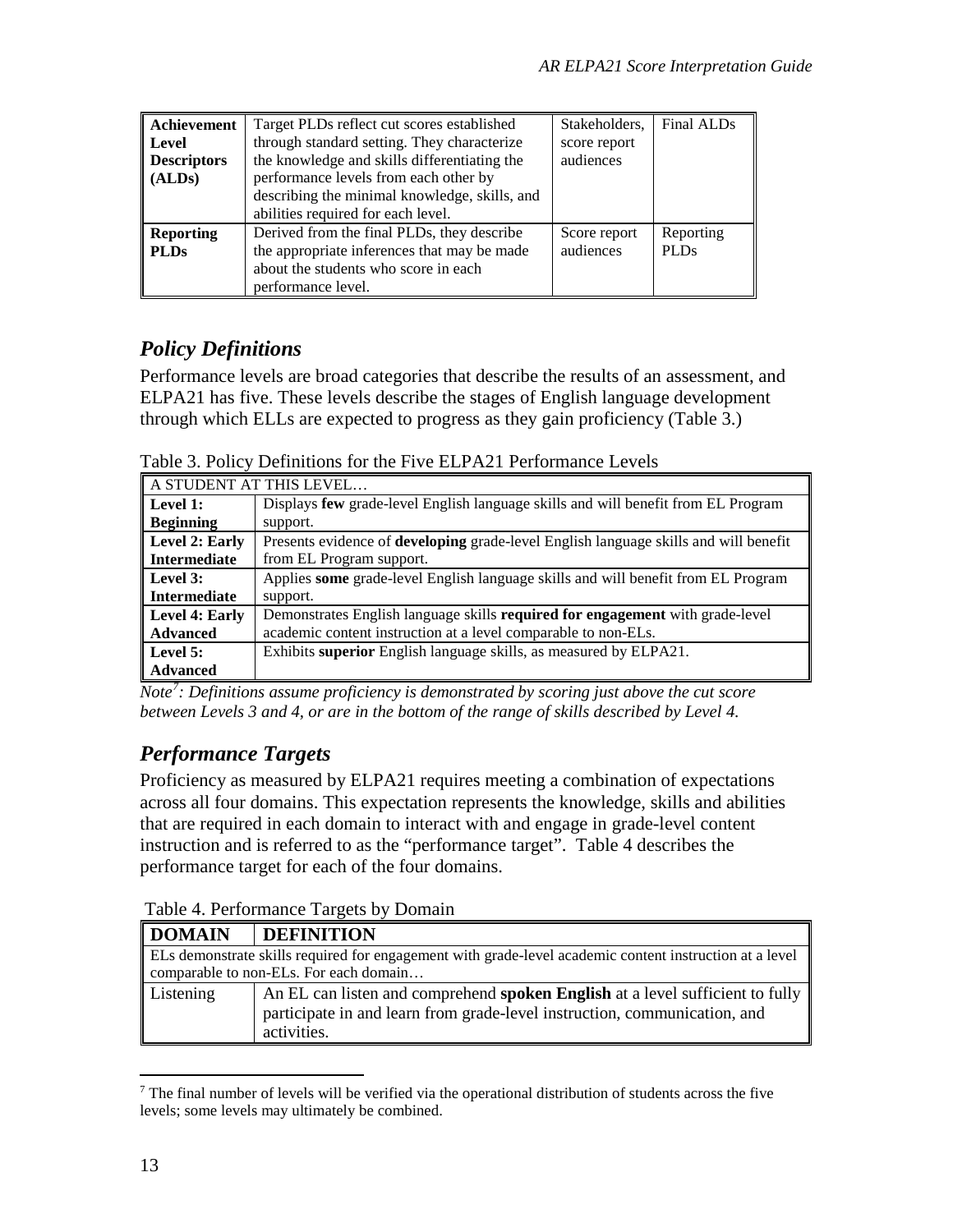| Reading         | An EL can read and comprehend written English at a level sufficient to fully<br>participate in and learn from grade-level instruction, communication, and |
|-----------------|-----------------------------------------------------------------------------------------------------------------------------------------------------------|
|                 | activities.                                                                                                                                               |
| <b>Speaking</b> | An EL can <b>produce speech</b> at a level sufficient to fully participate in and                                                                         |
|                 | learn from grade-level instruction, communication, and activities.                                                                                        |
| <b>Writing</b>  | An EL learner can write texts at a level sufficient to fully participate in and                                                                           |
|                 | learn from grade-level instruction, communication, and activities.                                                                                        |

#### *Achievement Level Descriptors*

ALDs describe student's actual performance on the summative assessment for each of five levels. They are finalized following standard setting and are available on NDE's Title III website under ELPA21 Assessment:

<https://www.education.ne.gov/NATLORIGIN/ELPA21.html>

# **The Scoring Model**

In its role as lead psychometrics, validity, and scoring vendor for ELPA21, the *National Center for Research on Evaluation, Standards, and Student Testing* (CRESST) determines the scoring model, the associated psychometrics and the evidence necessary for establishing validity.

### *Test Scoring*

Documentation of the approach is available in the *ELP21 2016 Summative Assessment Scoring and Scaling Specifications*.

#### *Item Scoring*

ELPA21 is built around a set of machine- and hand-scored task types [\(Table 5.](#page-13-0)) Some tasks are specific to individual grade levels or domains, while others apply to all grade bands and domains.

| <b>Listening</b>       | Reading                      | <b>Speaking</b>          | Writing               |
|------------------------|------------------------------|--------------------------|-----------------------|
| • Academic Debate      | • Argument and Support       | • Academic Debate        | • Complete a          |
| • Academic Lecture     | <b>Essay Set</b>             | • Analyze a Visual and a | Word                  |
| and Discussion         | • Discrete Items             | Claim                    | $\bullet$ Construct a |
| • Academic Lecture or  | • Informational Set          | • Classroom Tableau      | Claim                 |
| <b>Discussion</b>      | • Short Informational Set    | • Conversation           | $\bullet$ Copy a Word |
| • Follow Instructions  | • Extended Informational     | • Language Arts          | • Opinion             |
| • Interactive Student  | <b>Set</b>                   | Presentation             | • Picture Caption     |
| Presentation           | • Literary Set               | • Observe and Report     | • Respond to          |
| • Listen and Match     | • Short Literary Set         | • Opinion                | Peer Email            |
| • Listen for           | <b>Extended Literary Set</b> | $\bullet$ Picture        | • Storyboard          |
| Information            | • Short Literature Set       | Description/Compare      | $\bullet$ Write a     |
| • Long Conversation    | • Extended Literature Set    | <b>Pictures</b>          | Sentence              |
| • Read-Aloud Story     | • Match Picture to Word      | • Read Aloud             | • Write a Word        |
| • Short Conversations  | and Sentence                 | • Show and Share         | $\bullet$ Writing     |
| • Student Discussion   | • Procedural Text            | • Student Discussion     | Questions             |
| • Teacher Presentation | • Read and Match             |                          |                       |

<span id="page-13-0"></span>Table 5. Task Types by Domain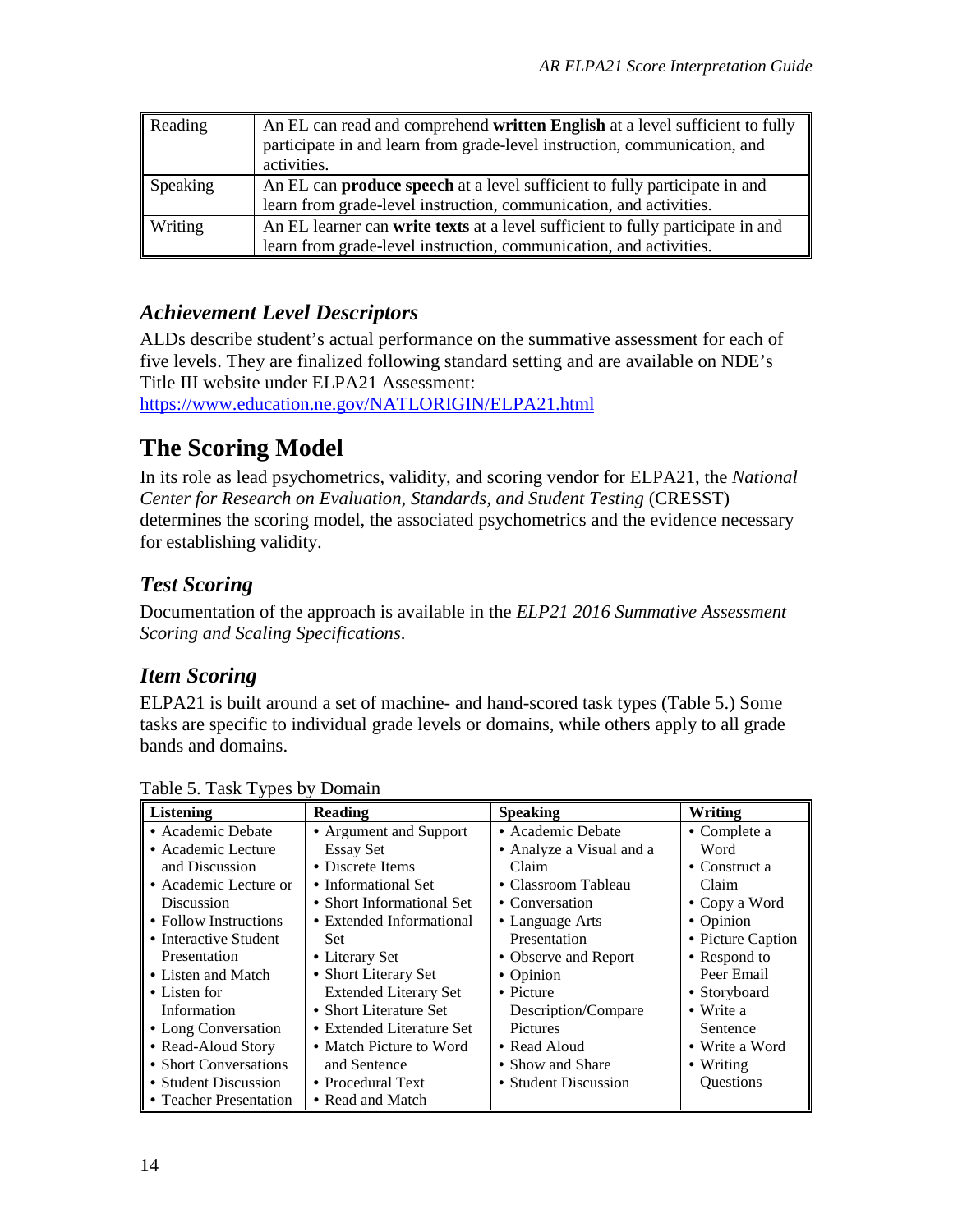| lo Teacher Presentation: I | • Read for Details     |  |
|----------------------------|------------------------|--|
| Read Aloud                 | • Read-along Sentence  |  |
|                            | • Read-Along Story     |  |
|                            | • Short Correspondence |  |
|                            | • Short Correspondence |  |
|                            | <b>Set</b>             |  |
|                            | • Word Wall            |  |

*Source: ELPA21 Item Development Process Report FINAL ETS Submission 5-15-2015-1.pdf and ELPA21 Assessment Frameworks, Documents are available in ELPA21 Operational Handoffs folder.* 

Tasks contain technology-enhanced items (TEI), selected response (SR) items, and constructed response (CR) items. Reading and listening tests contain machine-scored selected response (SR) and technology-enhanced items (TEI). Writing tests contain both hand- and machine-scored SR and CR items, and speaking tests contain all constructed response (CR) items. The proportion of machine-scored to hand-scored items decreases as the grade level increases.

ELPA21 requires that member states utilize centralized scoring, and allows for local scoring of constructed responses only when state policy allows, such as when a student's documented cultural practices prohibit the use of technology to capture their responses. Documentation of the scoring process is available in *ELPA21 Partial Credit Scoring Rules Validation Report* and *ELPA21 Hand-scoring Rubrics* and item-specific rubrics are contained in the item XML. Rules related to hand-scoring are listed in [Table 6.](#page-14-0)

<span id="page-14-0"></span>Table 6. Hand-Scoring Rules

| <b>Rule</b>                                                                                                                                                                                                                                                                                                                                                                                                                                                                                                                                                          |  |  |
|----------------------------------------------------------------------------------------------------------------------------------------------------------------------------------------------------------------------------------------------------------------------------------------------------------------------------------------------------------------------------------------------------------------------------------------------------------------------------------------------------------------------------------------------------------------------|--|--|
| Some drag-and-drop items contain more objects (to be dragged) and "drop zones" (where objects<br>are dragged to) than were needed to respond to the item correctly. No penalty shall be applied to<br>students who provide extraneous responses by dragging objects to additional locations. <sup>8</sup>                                                                                                                                                                                                                                                            |  |  |
| On some items, students might receive partial credit by simply following the directions for an item.<br>If it is possible to get one (or two) response(s) correct simply by completing the task, the scoring<br>rule is to not provide automatic credit. <sup>9</sup>                                                                                                                                                                                                                                                                                                |  |  |
| Sequence items require students to put information into a correct sequence and will receive credit<br>for fully correct sequences only. For example, if a student places objects into order 1,3,2,4, she<br>would be given partial credit for correctly sequencing the first and final part of the item. However,<br>if a student placed the sources into order 2,3,4,1, zero points (no partial credit) would be awarded<br>based on the preliminary scoring rules, even though there is a partial order string $(2,3,4)$ in the<br>correct sequence. <sup>10</sup> |  |  |

*Note: All rules are in item scoring XML and require no manual application.*

# **Scores**

ELPA21 provides scores to be used for reporting and include a summary of performance on the four domains and a Proficiency Determination of Emerging, Progressing, and Proficient that is based on the pattern (or profile) of performance across the four domains.

<span id="page-14-1"></span> <sup>8</sup> ELPA21 Assessment Framework – Summative, page 54

<span id="page-14-2"></span><sup>9</sup> ELPA21 Assessment Framework – Summative, page 56

<span id="page-14-3"></span> $10$  ibid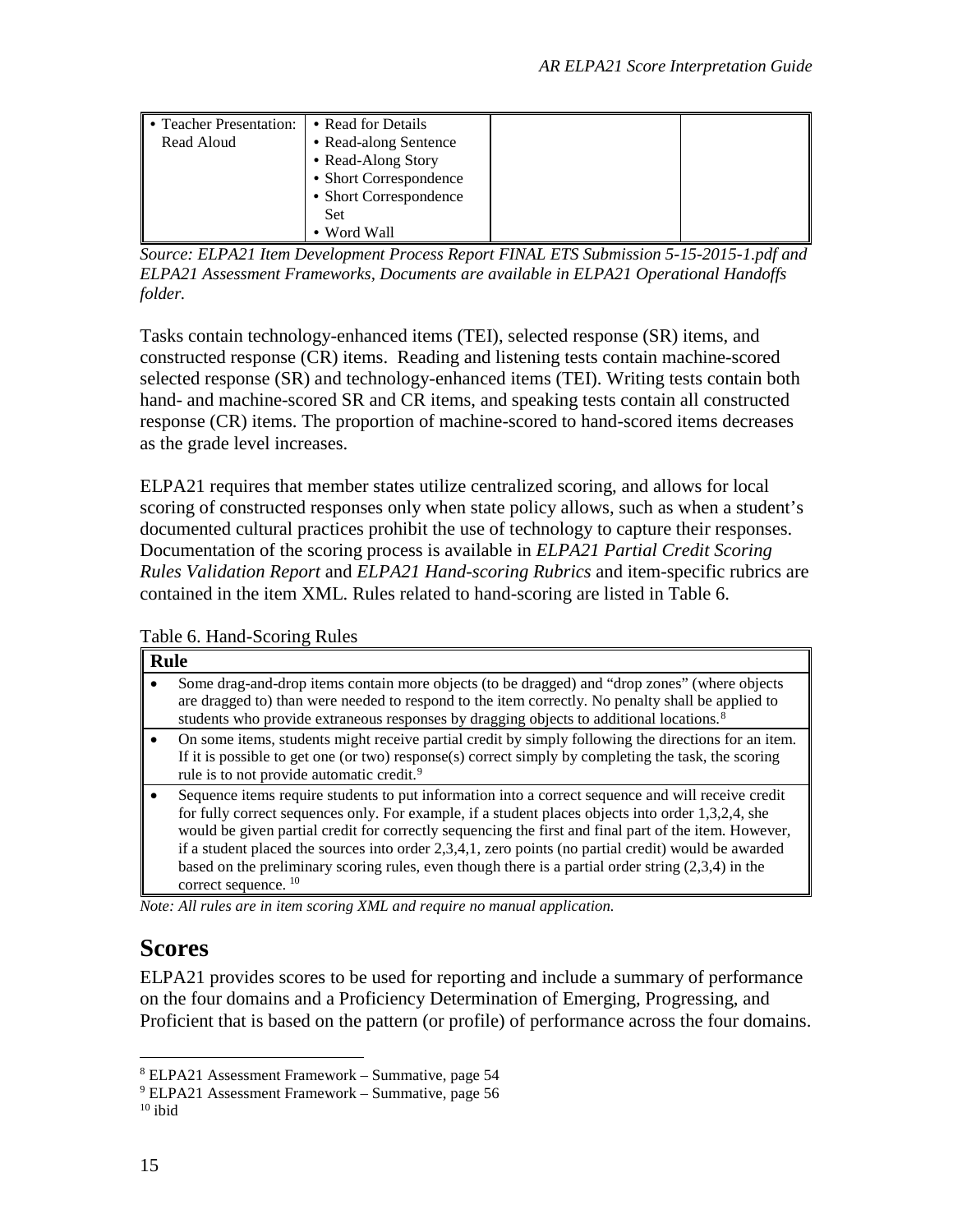Arkansas reports domain performance as a scale score and a level. These scores are provided for use by students, educators, and parents and meet the ELPA21 objectives of measuring progress and determining program eligibility.

#### *Reporting Scores*

#### **The Domain Scores**

A numeric three-digit scale score describes performance on the four domains of listening, reading, speaking and writing. Each score is classified into one of five performance levels, where each level corresponds to a text descriptor stating what students in each level know and can do. The cut scores defining each level are documented in the ELPA21 Standard Setting Report and in *ELP21 2016 Summative Assessment Scoring and Scaling Specifications* and the corresponding descriptors (ALDs), available at <https://www.education.ne.gov/NATLORIGIN/ELPA21.html>

A measure of variability describes the variability (standard error) around each numeric score, and a probability of classification describes the likelihood of classification into each of the five levels. The closer a domain score is to a cut score, the larger the probability will be that the student's true score falls into the adjacent category. For example, the true score for a student scoring 132 has a higher probability of falling into Level 3 or Level 2 if the cut between level 2 and level 3 is set at 131 than if it were set at 119 (see [Figure 5\)](#page-15-0).



<span id="page-15-0"></span>

*Note. Level 4 represents the assessment target for each domain.* 

Although performance on a single domain cannot determine English language proficiency, the question "what level on each domain is sufficient?" begs to be addressed. **Corresponding to the policy definition, level 4 on each domain represents the English language knowledge, skills and abilities that are required to interact with and engage in grade-level content instruction at the same level as non-ELLs and is referred to as the "assessment target" for each domain. Once the assessment target is met on all non-exempt domains (e.g., a student scores "4444" (a four on each domain), ELPA21 recommends the student be eligible for reclassification.**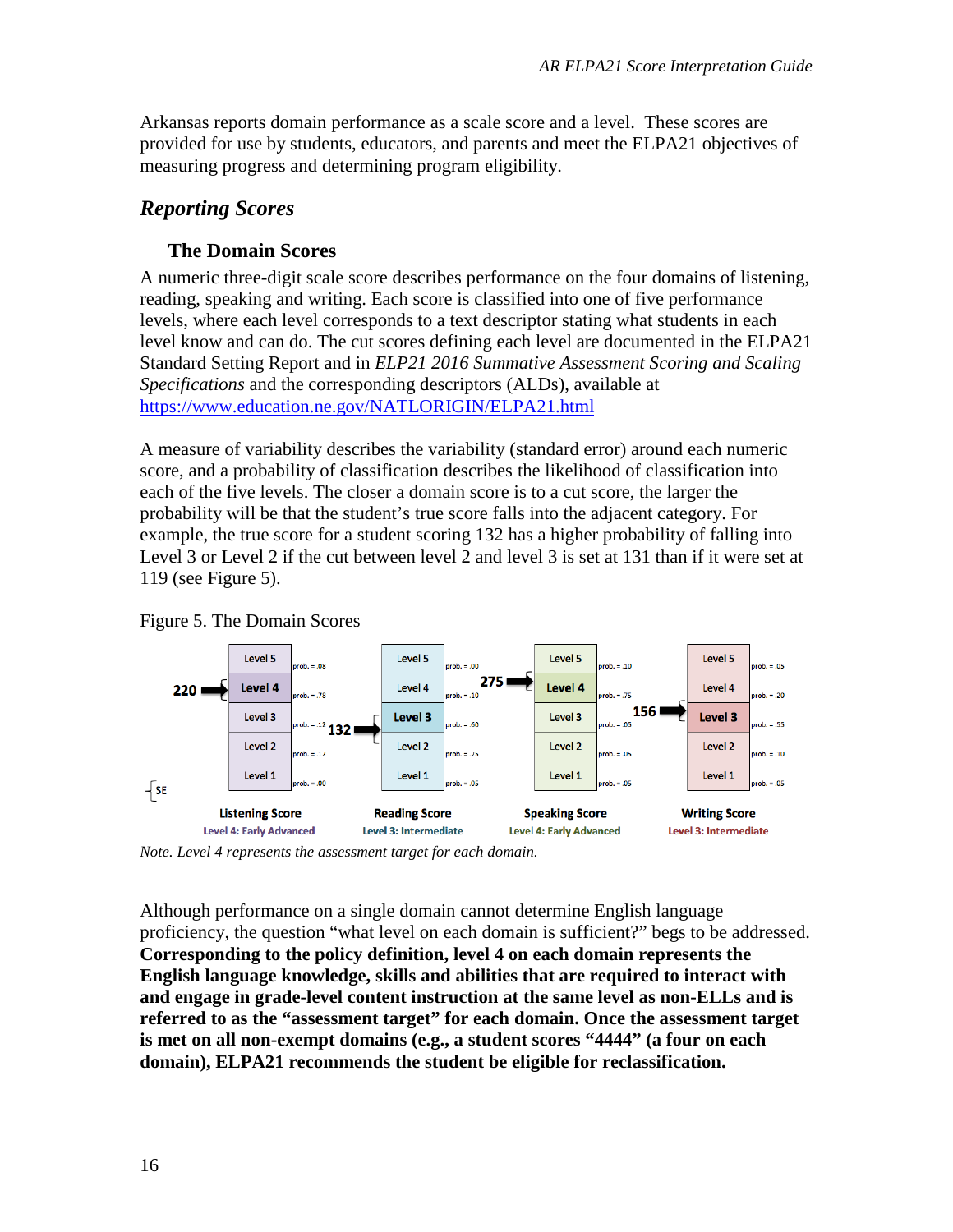#### *The Profiles*

The ELP Standards maintain that proficiency can be achieved in multiple ways, and may look different for individual students. Students develop skill in each domain at different rates and may exhibit some skills of a domain at higher levels and still struggle with other skills at a lower level. As such, ELPA21 recognizes the possibility of other profiles of skills across the domains of listening, reading, speaking and writing that may describe proficiency in addition to the "4444" profile.

Profiles may be expressed as 1) four numbers representing the level of proficiency on each of the four domains, or as 2) rules that summarize a common pattern for sets of profiles. As an example, the hypothetical scores described in [Figure 5](#page-15-0) could be expressed as a profile of "4343" or by the rule "no domain score falls below Level 3". Profiles are based on the domain scores of proficient students identified during the ELPA21 contrasting group study, were refined and vetted by a panel of member state EL experts, and were refined and vetted again during standard setting.

Relying on student profiles instead of an overall composite score as is traditionally done benefits educators in a couple ways. A profile provides more instructional information about students who may have the same overall score, but differ in skills and needs. Proficiency is a function of the domains, not of the overall scores with domains combined. It also highlights the relationship between the domains in a way that an overall score would not.

Profiles are used to differentiate "Proficient" students from those who are "Progressing" or "Emerging". Table 7 describes how the different profiles are expressed and used to determine proficiency on ELPA21.

| Rules                                     | <b>Profiles (examples)</b> | Proficiency          |
|-------------------------------------------|----------------------------|----------------------|
|                                           |                            | <b>Determination</b> |
| A profile of 4s and 5s meets assessment   | 4444 5555 4545 5454 4455   | Proficient           |
| targets and indicates overall proficiency | 5544 4445 4454 4544 5444   |                      |
|                                           | 5554 5545 5455 4555 4E44   |                      |
| A profile with one or more domain scores  | 3333 1333 3353 3233 2242   | Progressing          |
| above Level 2 that does not meet the      | 1234 1114 2232             |                      |
| requirements to be Proficient             |                            |                      |
| A profile of 1s and 2s indicates an       | 1122 1212 E222 2222        | Emerging             |
| "Emerging" level of proficiency.          |                            |                      |

Table 7. Profiles of Proficiency

*Note. The order of the example profiles of the four domains is: 1) reading, 2) writing, 3) speaking and 4) listening. "E" indicates an exempt test.* 

#### **The Proficiency Determination**

Using the profiles, different combinations of skills and abilities across the domains are deemed as "Proficient", "Progressing" or "Emerging" (see Table 8). The Proficiency Determination (often referred to by states as the Overall Proficiency Determination) identifies ELLs whose language skills enable full participation in grade-level academic contexts.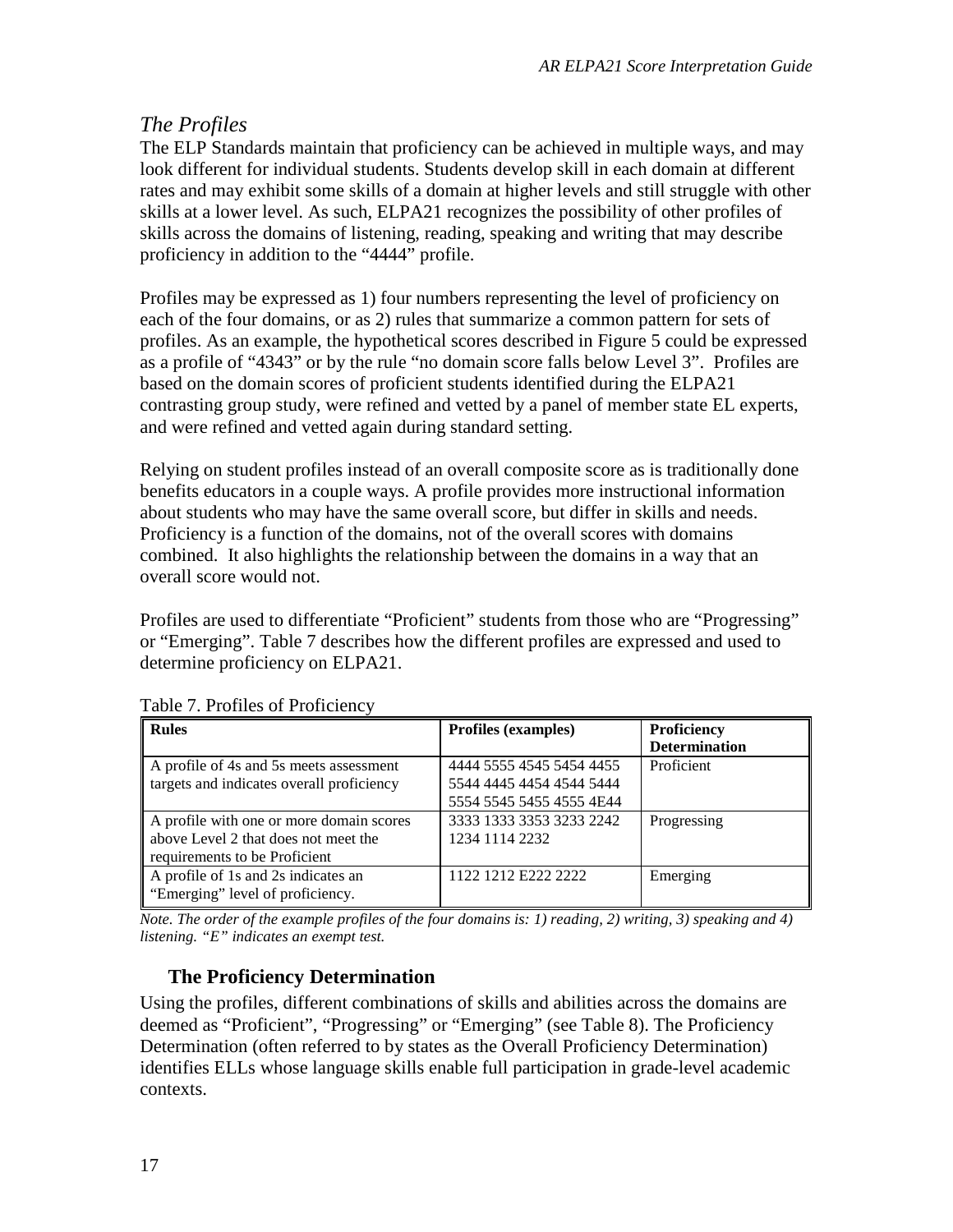|  |  |  | Table 8. Policy Definition for the Proficiency Determination |
|--|--|--|--------------------------------------------------------------|
|--|--|--|--------------------------------------------------------------|

| <b>Proficient</b> | Students are Proficient when they attain a level of English language skill necessary to<br>independently produce, interpret, collaborate on, and succeed in grade-level content-<br>related academic tasks in English. This is indicated on ELPA21 by attaining a profile of<br>Level 4 or higher in all domains. Once Proficient on ELPA21, students can<br>be considered for reclassification.                                                                |
|-------------------|-----------------------------------------------------------------------------------------------------------------------------------------------------------------------------------------------------------------------------------------------------------------------------------------------------------------------------------------------------------------------------------------------------------------------------------------------------------------|
| Progressing       | Students are Progressing when, with support, they approach a level of English<br>language skill necessary to produce, interpret, and collaborate, on grade-level content-<br>related academic tasks in English. This is indicated on ELPA21 by attaining a profile<br>with one or more domain scores above Level 2 that does not meet the requirements to be<br>Proficient. Students scoring Progressing on ELPA21 are eligible for ongoing program<br>support. |
| Emerging          | Students are Emerging when they have not yet attained a level of English<br>language skill necessary to produce, interpret, and collaborate on grade-level content-<br>related academic tasks in English. This is indicated on ELPA21 by attaining a profile of<br>Levels 1 and 2 in all four domains. Students scoring Emerging on ELPA21 are eligible<br>for ongoing program support.                                                                         |

*Note. Each definition consists of three elements: a learning expectation (first sentence), an operational definition (second sentence), and a policy impact statement (third sentence).* 

Using profiles of proficiency allows for limited compensation within a mostly conjunctive classification model. Defining proficiency as profiles of skills rather than as an average or a sum across those skills allows for richer, more nuanced and flexible distinctions between proficient and not proficient students. For example, a profile of "4131" is more useful and provides educators with more information than does an overall composite score of 360. The profile, while not diagnostic, does show clear strength and weakness.

Note that summative assessments are developed by grade-band, but scores are reported at grade-level, and as a result, different profiles may indicate proficiency in different grades. Because of this, students at different grades within the same grade-band who earn identical scores may fall into different achievement levels and receive different proficiency determinations. This is because the expectation (e.g., cut score, or standard for proficiency) increases for each grade. For example, referring back to [Figure 5,](#page-15-0) a student receiving a 220 in listening, a 132 in reading, a 275 in speaking and a 156 in writing may be Progressing (a profile of 4343) in  $8<sup>th</sup>$  grade, but Proficient in  $6<sup>th</sup>$  grade.

### **Business Rules**

The ELPA21 business rules define or constrain some aspect of collecting, scoring, manipulating, or reporting scores from ELPA21 summative assessments. These eight rules are intended to meet two objectives of the grant: 1) implement a shared definition of proficient across member states, and 2) ensure score comparability across member states.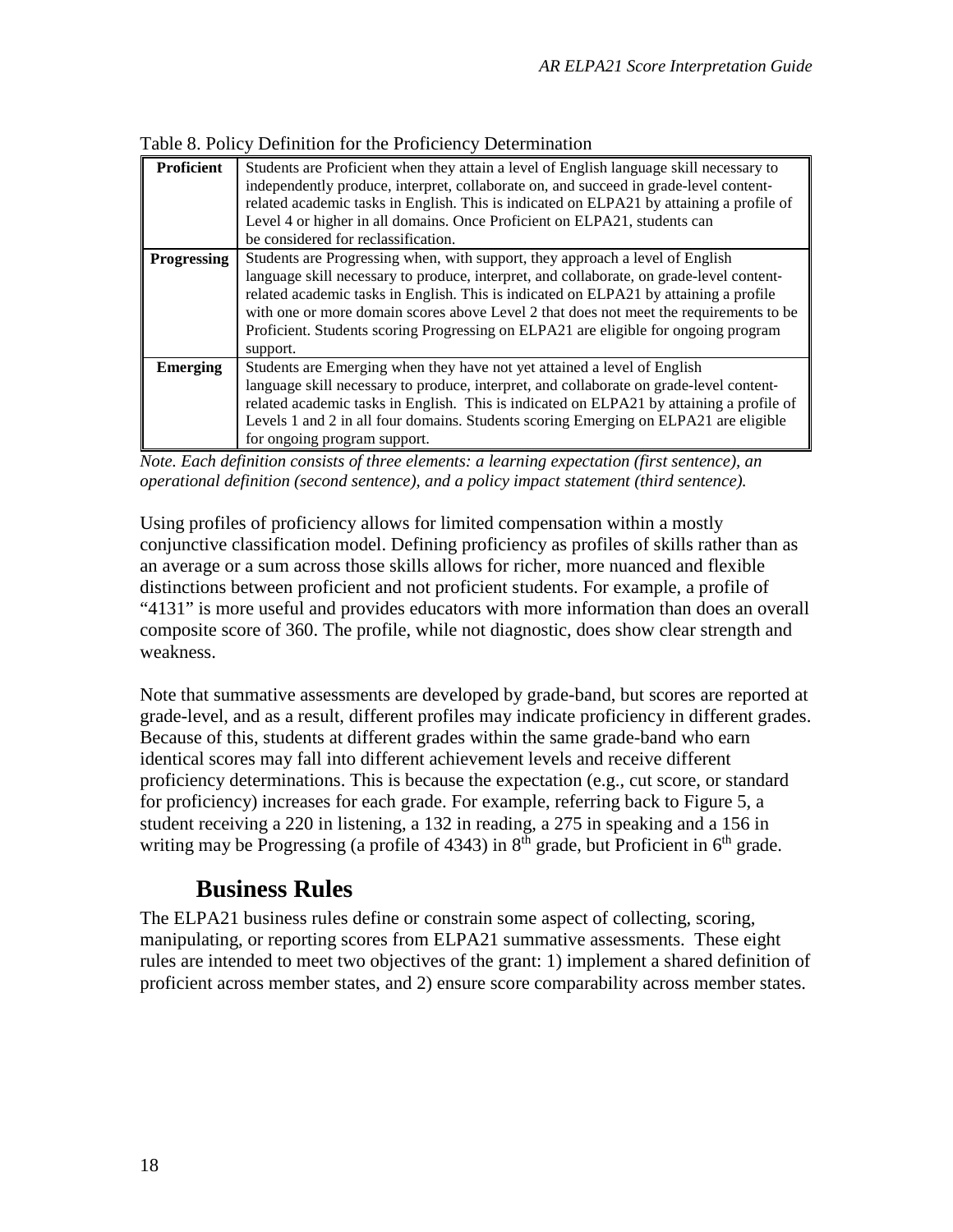#### *Attempted Test Rules*

**Attempted Domain Test:** A domain test is "attempted" once the student has started the test (had the opportunity to view at least one item). A domain test is "not attempted" if the student never started the domain test (i.e., the student never had the opportunity to view any items).

**Incomplete (But Attempted) Domain Test:** Once a domain test is considered "attempted" (started), any item on the form for which no response is provided (items that were omitted, skipped, or not reached) is assigned the minimum item score.

**Domain Test Not Attempted:** When a student does not attempt a domain test (but is not exempted from the domain), no scale score is computed for that domain, and the performance level is assigned the letter code "N" or other similar administrative code (for "not attempted"). Students with a "not attempted" for any domain may not be deemed proficient, regardless of performance level of the attempted domains. The missing domain shall be treated as the lowest possible score.

**Calculating Growth Indicators for Tests with Missing Domains**: If the student was supposed to take the reading or listening test (was not exempted) but did not, the student's Comprehension Score will be set to "N." A Comprehension Score based on a single domain is the same as the score for that domain. Since no additional information is added, no additional score will be reported. The Overall Score is based on all the items across the domains. The items from the missing domain will be treated as missing individual item responses (see the Missing Responses rule above).

#### *Exempted Test Rules*

**Domain Test Exemption:** When a student is exempted from a domain test, no scale score is computed for that domain, and the performance level is assigned the letter code "E" or other similar administrative code (for "exempt"). An Arkansas district must request an exemption approval from the state.

**Calculating Growth Indicators for Tests with Exempted Domains**: If a student is exempted from taking a domain test, the Overall and Comprehension Scores for that student will be calculated based on a scoring model for the domains that were tested. Similarly, the profile of domain performance levels will be evaluated for overall proficiency based on the domains tested. In other words, the student will not be "penalized" by treating the exempted domain as if the student had gotten all the items wrong.

### **Score Reporting**

Every ELPA21 state designs, creates, and distributes score reports to a variety of audiences (Table 9.)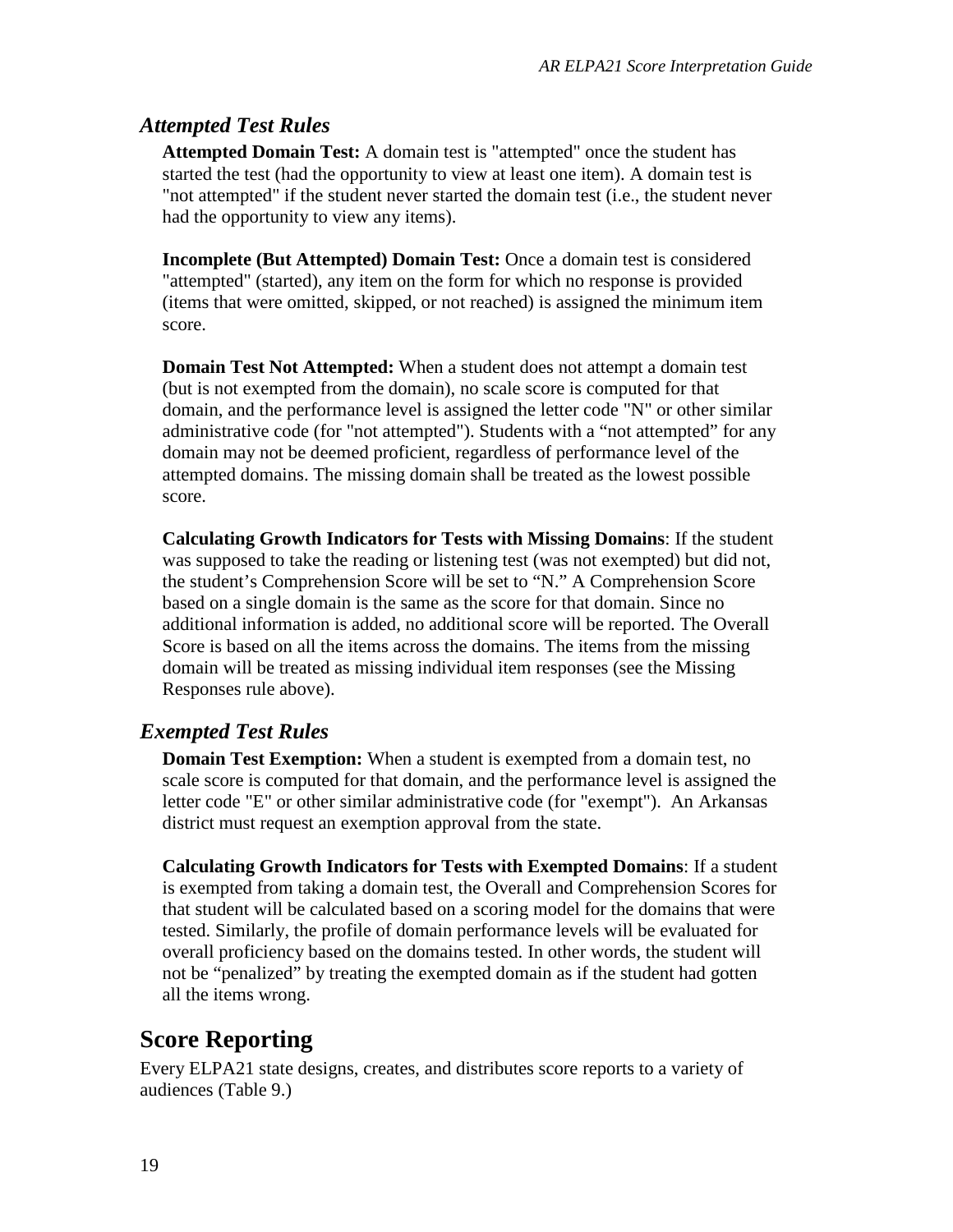| <b>Audience</b>                           | <b>Report</b>                            |
|-------------------------------------------|------------------------------------------|
| Students & Family                         | <b>Individual Student Report</b>         |
| <b>Teachers</b>                           | Teacher/Classroom Summary Report         |
|                                           | <b>Individual Student Reports</b>        |
| <b>Teachers and School Administrators</b> | <b>Teacher/Classroom Summary Reports</b> |
|                                           | School Aggregate Report                  |
| District Administrators                   | District Aggregate Report                |
| State Administrators and Policy           | <b>State Aggregate Report</b>            |
| <b>Makers</b>                             |                                          |

#### Table 9. Score Reports and Audiences

#### *Individual Student Report - Arkansas*

The Individual Student Report (ISR), provided to students and their parents or guardians, includes:

- 1. A determination of overall proficiency
- 2. Performance level and descriptor for each domain score
- 3. Scale scores for each of the four domains
- 4. Explanatory text for concepts that may be easily understood or not commonly known

#### *Roster Score Reports*

Arkansas provides roster reports to school administrators and educators summarizing their students' performance. Member states indicated ELLs tend not to be assigned to a single classroom, but to multiple grade-level classrooms and suggested that summary reports may be most useful at the grade- rather than classroom-level. As a result, the district and school roster reports are arranged by grade level.

#### *Aggregate Score Reports*

States will provide aggregate score reports to school administrators and educators summarizing their students' performance grade-level and other groups as determined by state policy. Aggregate reports (called demographic summary reports) for Arkansas contain the following subgroups:

- 1) Gender
- 2) Ethnicity
- 3) IEP status
- 4) ELL Status
- 5) Economic situation

#### *General Score Interpretation Guidance*

ELPA21 offers unique information to students, parents, educators, administrators, and policy-makers. When used appropriately, this information describes what ELLs know and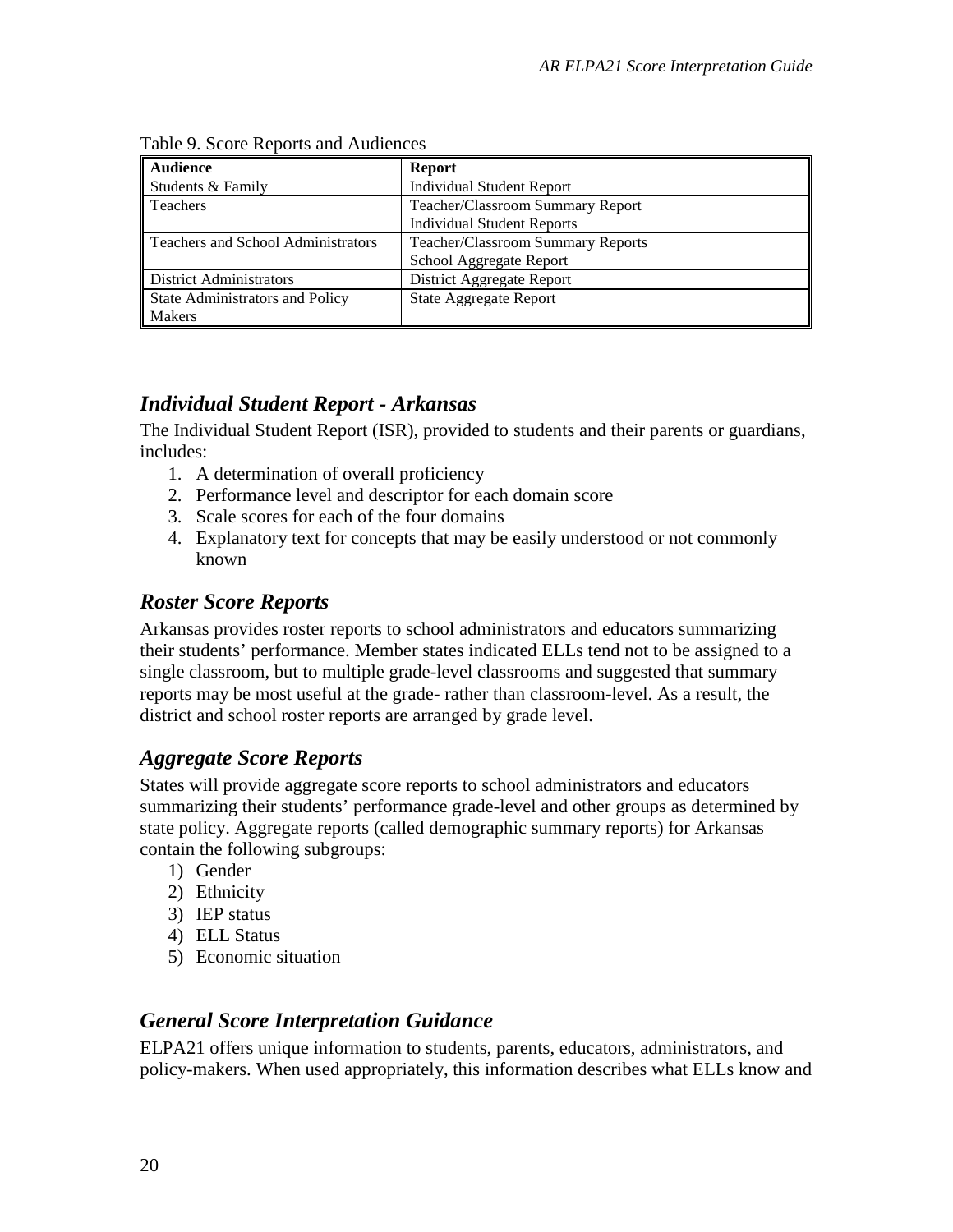can do in terms of the grade-level language skills required to engage with the content that is taught according to rigorous academic standards.

ELPA21, like all tests, has limitations. No single test can measure all aspects of a student's language use, and no test can measure this perfectly. ELPA21 scores are provided with a measure of error. Summative assessment scores should be viewed as one indicator among multiple sources of evidence (such as classroom-based tests, course grades, teacher observations, and samples of student work) when interpreting and making decisions about a student's English language proficiency.

When used as designed, ELPA21 provides useful information. However, like any other test, it may have unintended consequences if used outside the specific purposes and populations for which it was designed and validated.

ELPA21 uses valid psychometric processes to ensure that scores from different test forms describe the same level of performance. For example, score from a  $5<sup>th</sup>$  grade student scoring just above proficient on test form A and a  $5<sup>th</sup>$  student scoring just above proficient on form B would represent the same performance, and these scores are comparable. When aggregated, these scores can also describe school- or district-level changes in proficiency and can measure gaps in achievement among different groups of students.

ELPA21 tests scores should not be compared to scores from any state's previous ELP exam. The implementation of the ELP standards generally results in the development of new curriculum and instructional strategies, making results across the tests incomparable.

Decisions based on these scores should follow a process established by each district that includes other sources of information such as teacher feedback, grades, etc.

Scores within a single grade band are comparable. Those across grade bands are not.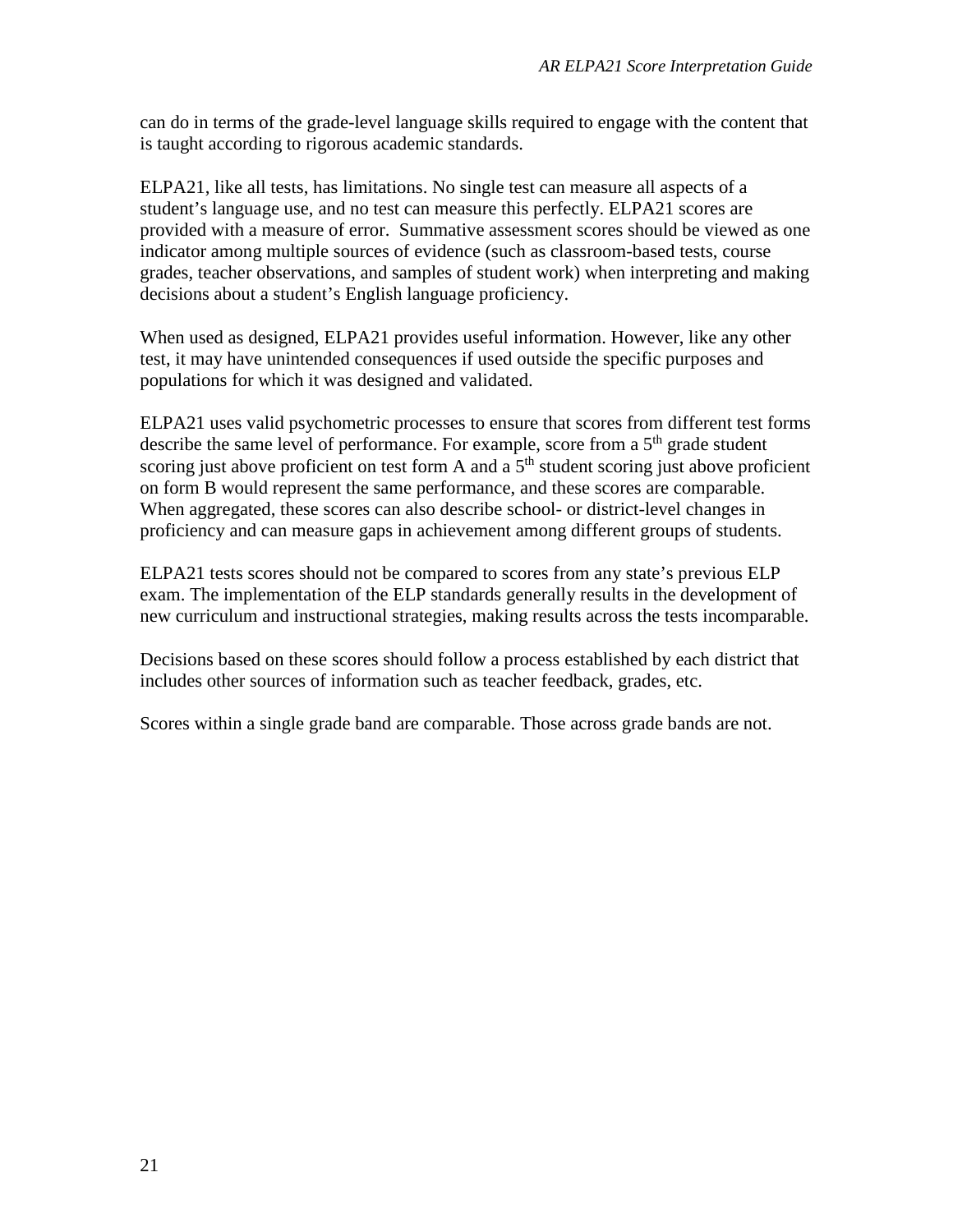# **Key Definitions**

**Achievement Level Descriptor, or ALD:** ALDs describe performance on the ELPA21 assessment as determined by the process of standard setting. ALDs are distinct from Achievement Level Indicators (ALIs), which describe expectations for English language proficiency as described by the ELP Standards.

**Achievement Level Indicator, or ALI:** ALIs describe expectations for English language proficiency as described by the ELP Standards. ALIs are distinct from Achievement Level Descriptors (ALDs), which describe performance on the ELPA21 assessment as determined by the process of standard setting.

**Calibration:** To set or establish through Item Response Theory (IRT) methods, the parameters (e.g., difficulty, discrimination) of a series of items using student responses.

**Claim:** A statement used in ELPA21 item development that describes expected student performance within each domain. Claims come from the ELP standards and are paired with evidence statements that describe how each claim made will be supported and demonstrated by student response.

**Compensatory Model:** A compensatory scoring model allows for high performance in one domain to compensate for low performance in another domain when determining overall proficiency. Using an average of domain scores to determine overall proficiency would be a compensatory model.

**Conjunctive Model:** A conjunctive scoring model requires a minimum performance in all four domains when determining overall proficiency. Appling a rule that students must score at Level 4 or above in order to be proficient overall is an example of a conjunctive scoring model.

**Constructed-Response Item/Constructed Response (CR):** A type of item on ELPA21 requiring a student response that is in a written, typed, spoken, or action format (e.g., short answer, essay, research report, oral presentation, demonstration). The terms open-ended and free-response are often used interchangeably with constructed-response.<sup>[11](#page-21-0)</sup>

**Content-specific[12:](#page-21-1)** Specific to a given discipline, content area, domain, or subject area. (Within the literature and among researchers, the term "discipline-specific" is more commonly used.) CCSSO (2012) defines it as "the language used, orally or in writing, to communicate ideas, concepts, and information or to engage in activities in particular subject areas (e.g., science)" (p. 107). ELPA21 items are grounded within (but do not assess) three content areas: mathematics, English language arts, and science.

<span id="page-21-0"></span> <sup>11</sup> Council of Chief State School Officers (2013). Operational Best Practices for Statewide Large-Scale Assessment Programs.

<span id="page-21-1"></span><sup>&</sup>lt;sup>12</sup> The ELP Standards, page 211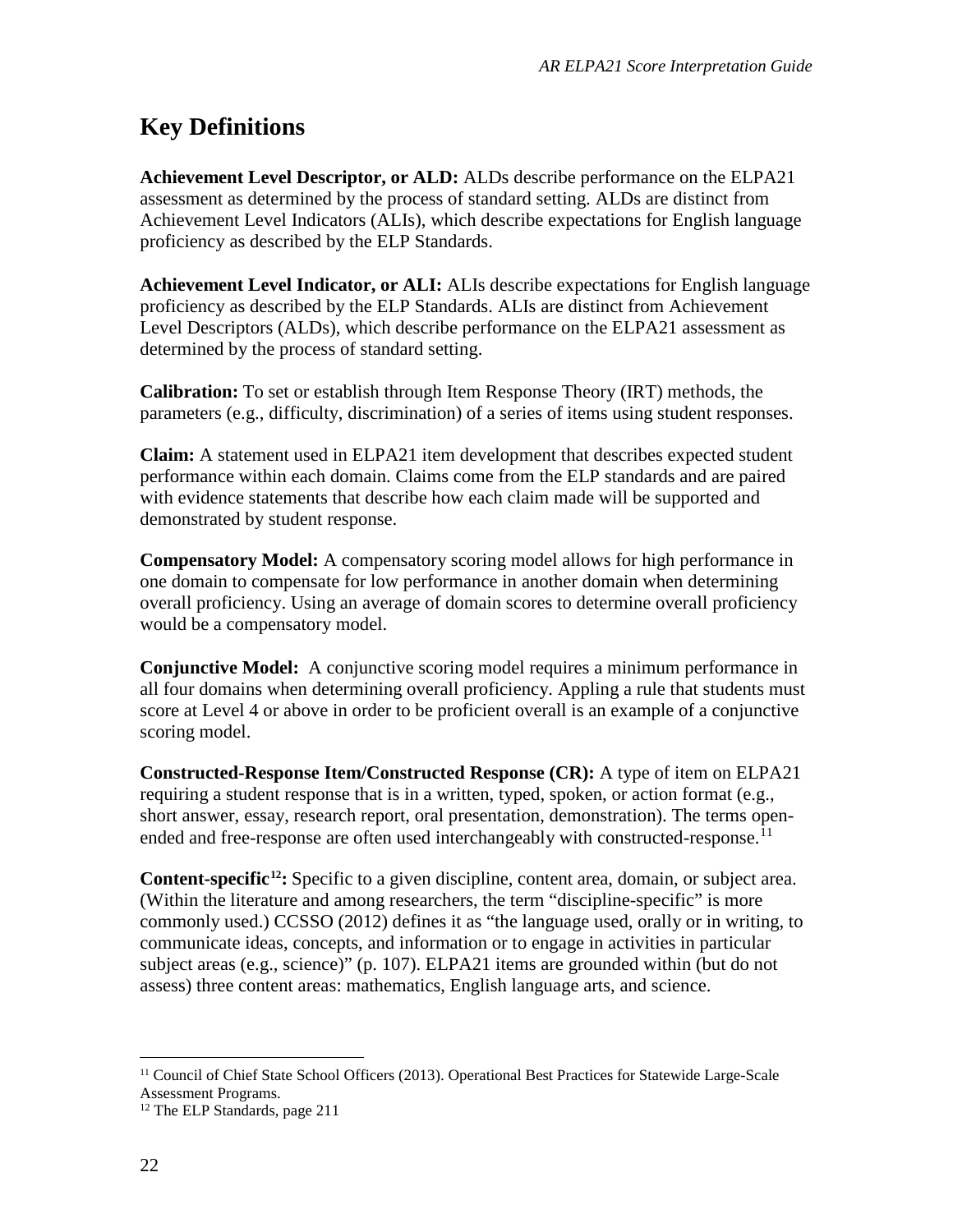**Cut Score:** The point (or points) on a score scale that differentiates the interpretations made about those scoring above it from those scoring below it. Pass-fail, acceptedrejected, and proficient-not proficient are examples. Cut scores also are known as cutoff scores and performance standards.<sup>[13](#page-22-0)</sup>

**English Language Learner (ELL):** According to the USDOE, an English language learner is an individual

- (A)Who is 3 to 21 years of age; and
- (B) Who is enrolled or preparing to enroll in an elementary or secondary school; and
- (C) (i) Who is a Native American or Alaska Native, or a native resident of the outlying areas; and

(ii) Who comes from an environment where a language other than English has had a significant impact on the individual's level of English language proficiency; or (iii) Who is migratory, whose native language is a language other than English and who comes from an environment where a language other than English is dominant; and

- (D)Whose difficulties in speaking, reading, writing or understanding the English language may be sufficient to deny the individual –
	- I. The ability to meet the State's proficient level of achievement on State assessments described in Section 111 (b)(3)
	- II. The ability to successfully achieve in classrooms where the language of instruction is English; or
	- III. The opportunity to participate fully in society.<sup>[14](#page-22-1)</sup>

ELPA21 applies this definition to defining ELLs.

**Errors of Measurement:** Errors in measurement refer to the amount of variation, or spread, in an examinee's test-score. A measurement error is the difference between an examinee's actual or obtained score and the unknowable "true" score. The Standard Error of Measurement (SEM) is a numerical value that is commonly used in interpreting and reporting individual test scores and score differences on tests.<sup>[15](#page-22-2)</sup>

**Evidence-Centered Design (ECD):** An approach, followed by ELPA21, to constructing educational assessments that utilizes evidentiary reasons and arguments<sup>16</sup>. It requires developing a test from the start around the "inferences one wants to make, the observations one needs to ground them, the situations that will evoke those observations, and the chain of reasoning that connects them". (Messick,  $1994$ )<sup>[17](#page-22-4)</sup>

<span id="page-22-0"></span> <sup>13</sup> http://ncme.org/resource-center/glossary/

<span id="page-22-1"></span><sup>&</sup>lt;sup>14</sup> Public Law 107-110. Title IX, Part A, Sec. 9101,  $(25)$ 

<span id="page-22-2"></span><sup>15</sup> See Harvill, L. M. (1991), Standard Error of Measurement. Educational Measurement: Issues and Practice, 10: 33–41

<span id="page-22-3"></span><sup>&</sup>lt;sup>16</sup> Mislevy, R.J., Steinberg, L.S., & Almond, R.G. (2002). On the roles of task model variables in assessment design. In S. Irvine & P. Kyllonen (Eds.), *Generating items for cognitive tests: Theory and practice* (pp. 97-128). Hillsdale, NJ: Erlbaum

<span id="page-22-4"></span> $17$  Messick, S. (1994). The interplay of evidence and consequences in the validation of performance assessments. *Educational Researcher, 23*(2), 13-23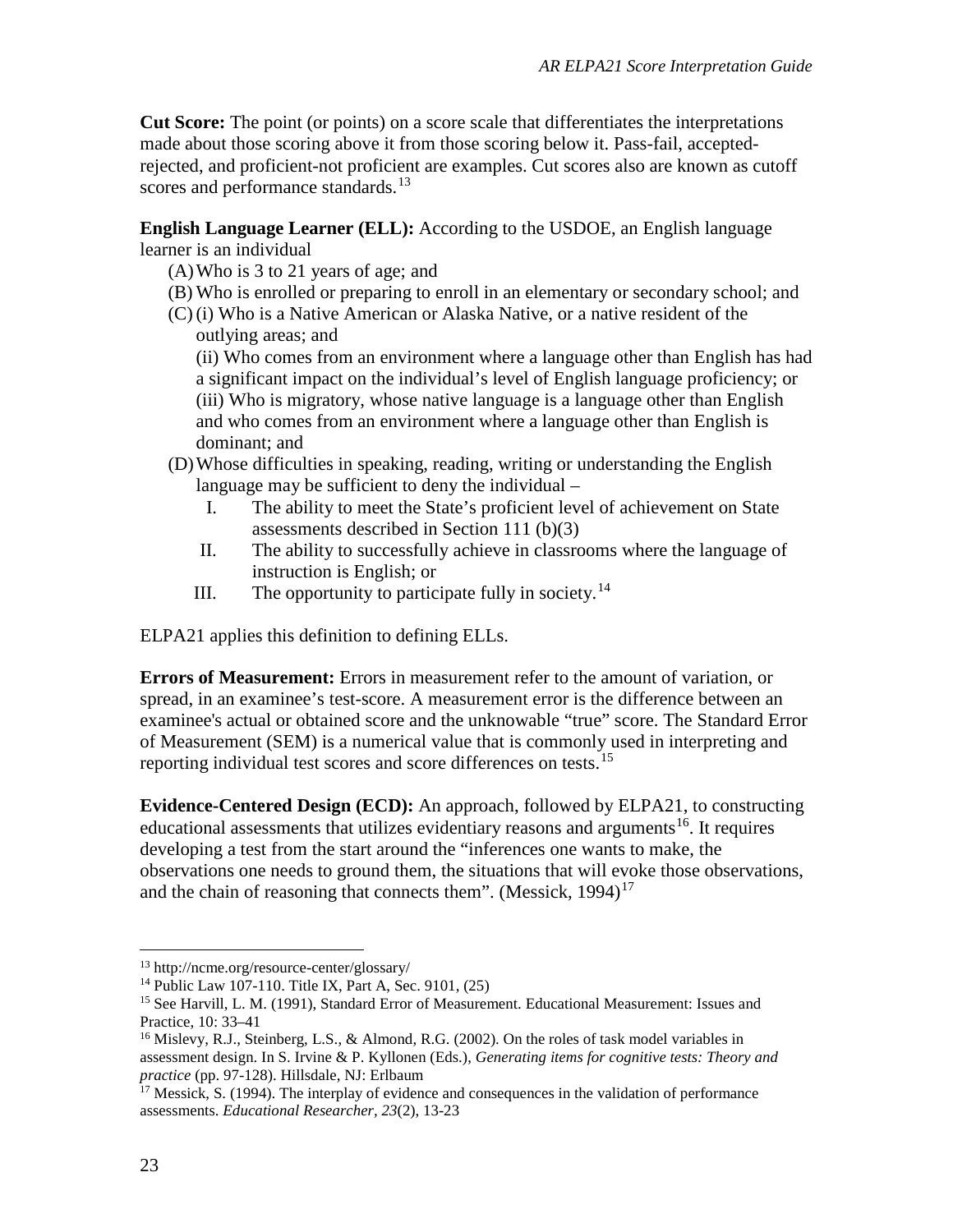**Grade appropriate:** In the ELP Standards, this refers to level of content and text complexity aligned with the CCSS and NGSS requirements for a particular grade level or grade band. (See [Appendix A of the CCSS for ELA & Language Standards](http://www.corestandards.org/assets/Appendix_A.pdf) and [Defining](http://definingthecore.com/index.php)  [the Core.](http://definingthecore.com/index.php)) $18$ 

**Grade Band:** The grade level or levels for which a particular test form or instance is designed. ELPA21 has test forms/instances for the following six grade bands: K, 1, 2-3, 4-5, 6-8, and 9-12.

**High Stakes Testing:** A test for which important consequences are attached to the results for students, teachers, schools, districts, states, and consortia. Consequences may include promotion, graduation, rewards, or sanctions. ELPA21 tests are high stakes.

**Machine Scoring:** An automated system for scoring test takers' responses to items (e.g., selected response, gridded response, technology-enhanced, drag-and-drop, math equation) that can be scored as correct or incorrect.

**Opportunity to Learn (OTL):** OTL refers to the equitable provision or distribution of conditions and resources (e.g., curricula, learning materials, facilities, equipment, and teachers) within a school or classroom to provide balanced opportunities for all students to learn, regardless of disability or other student characteristics.<sup>[19](#page-23-1)</sup>

**Paper-based/Paper-and-pencil (p&p):** A form of ELPA21 delivered in a printed hard copy form, rather than in a digital form.<sup>[20](#page-23-2)</sup>

**Performance-Level Descriptors (PLDs):** A general term referring to multiple descriptions of what performance at each level of the test should and does look like. In score reporting, they describe what scores mean and communicate what students scoring at each level know and are able to do.

**Proficiency:** Mastery or ability to use the English language at the level required by rigorous grade-level content standards without requiring ELL Program support.

**Reliability:** The degree to which 1) the scores of every individual are consistent over repeated applications of a measurement procedure and hence are dependable and repeatable; 2) the degree to which scores are free of errors of measurement. Reliability is usually expressed in the form of a reliability coefficient or as the standard error of measurement derived from it. The higher the reliability coefficient the better, because this means there are smaller random errors in the scores.<sup>[21](#page-23-3)</sup>

**Rubric:** A scoring tool based on a set of criteria used to evaluate a student's ELPA21 test performance. The student's response can be compared to the descriptions contained in the

<span id="page-23-0"></span> <sup>18</sup> The ELP Standards, page 213

<span id="page-23-2"></span><span id="page-23-1"></span><sup>&</sup>lt;sup>19</sup> Ibid<br><sup>20</sup> Council of Chief State School Officers (2013). Operational Best Practices for Statewide Large-Scale Assessment Programs.

<span id="page-23-3"></span><sup>&</sup>lt;sup>21</sup> Assessing Students with Disabilities: A Glossary of Assessment Terms in Everyday Language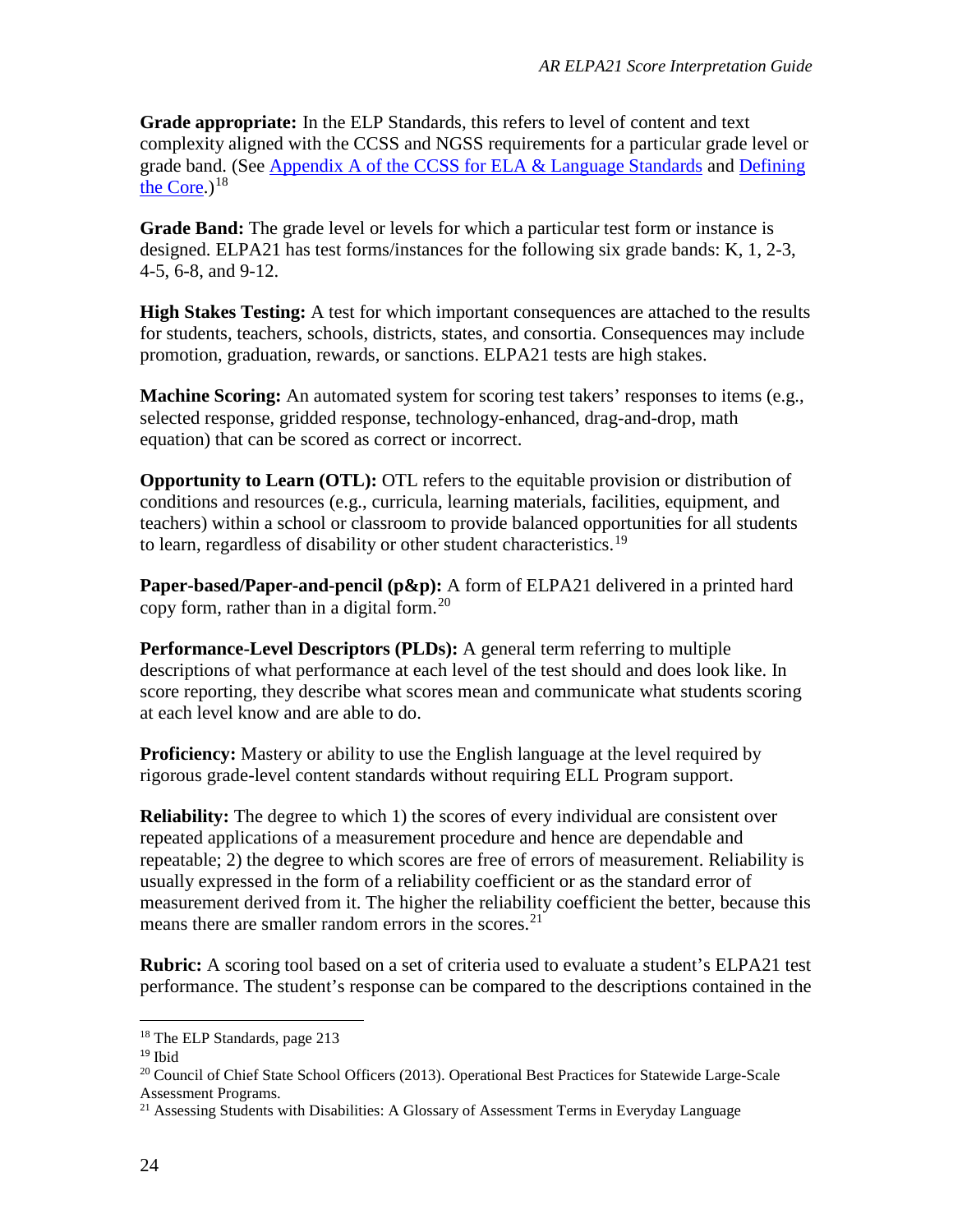rubric to determine the appropriate score to assign to the response. The criteria contain a description of the requirements for varying degrees of success in responding to the question or performing the task. Rubrics may be diagnostic, analytic (i.e., providing ratings of multiple criteria), or holistic (i.e., describing a single, global trait).<sup>[22](#page-24-0)</sup>

**Scale Score:** A kind of score to which a raw score has been converted to a numeric scale for ease of interpretation.<sup>[23](#page-24-1)</sup>

**Screener:** An assessment intended to determine whether a student is eligible or ineligible for a service or program. The ELPA21 screener is designed to assist in deciding whether a student is eligible for ELL services.

**Selected Response (SR) items:** More commonly known as multiple choice items. On ELPA21, these are items that allow the student to choose a response from a group of two or more provided responses.

**Standard Setting:** The process of identifying the scores (cut scores) on a score scale that define the starting and ending points of the performance levels used for reporting test performance. For example, the process of standard setting is used to determine the lowest score that can categorize performance as "proficient".<sup>[24](#page-24-2)</sup>

**Students with Disabilities**: Students with disabilities include students who have 504 accommodation plans and students who have Individualized Education Programs (IEPs). Those with an IEP may be identified as having one or more categories of disability (autism, deaf blind, developmental delay, emotional disturbance, hearing impairment and deafness, intellectual disability, multiple disabilities, other health impairment, orthopedic impairment, specific learning disability, speech language impairment, traumatic brain injury, and visual impairment and blindness).<sup>[25](#page-24-3)</sup>

**Technology-Enhanced Items (TEIs):** On ELPA21, TEIs are items administered on a computer that take advantage of the computer-based environment to present situations and capture responses in ways that are not possible on a paper-based test.<sup>[26](#page-24-4)</sup>

**Test Forms:** Versions of ELPA21 that are considered interchangeable in that they measure the same constructs, are intended for the same purposes, and are administered using the same directions. $27$ 

**Testing irregularity:** Conduct by either a student or an administrator during ELPA21 testing that is not part of the standardized procedures established for the handling of

<span id="page-24-1"></span><span id="page-24-0"></span><sup>&</sup>lt;sup>22</sup> ibid  $^{23}$  http://ncme.org/resource-center/glossary/

<sup>24</sup> http://ncme.org/resource-center/glossary/

<span id="page-24-3"></span><span id="page-24-2"></span> $25$  Ibid

<span id="page-24-4"></span> $26$  Ibid

<span id="page-24-5"></span><sup>&</sup>lt;sup>27</sup> Assessing Students with Disabilities: A Glossary of Assessment Terms in Everyday Language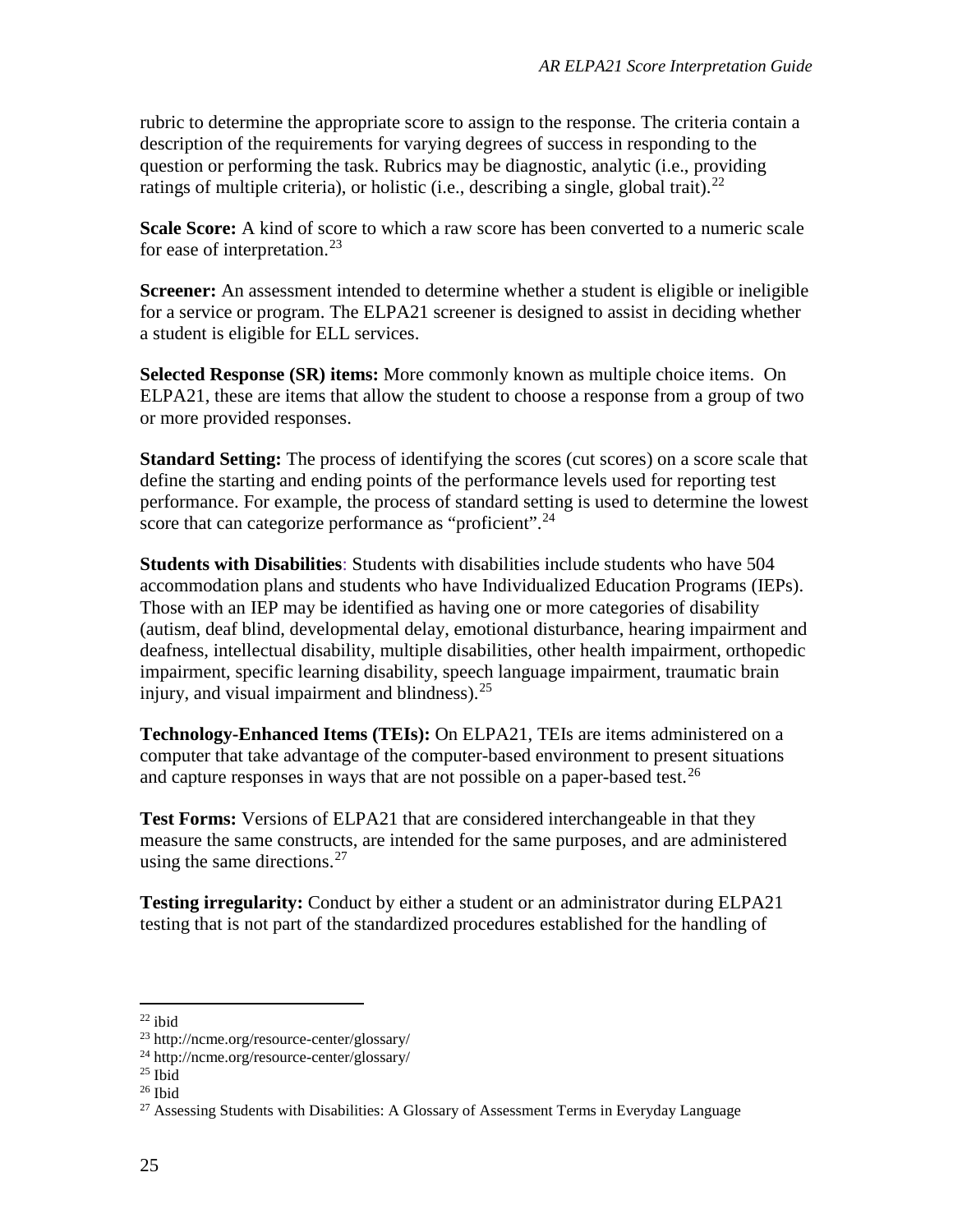secure test materials, and/or the established standardized test administration protocols.<sup>[28](#page-25-0)</sup> Test irregularities may invalidate test scores that were obtained during the irregularity.

**Vertical Scale:** A single scale that allows for tracking student growth and progress across grades and over time.

<span id="page-25-0"></span> <sup>28</sup> Council of Chief State School Officers (2013). Operational Best Practices for Statewide Large-Scale Assessment Programs.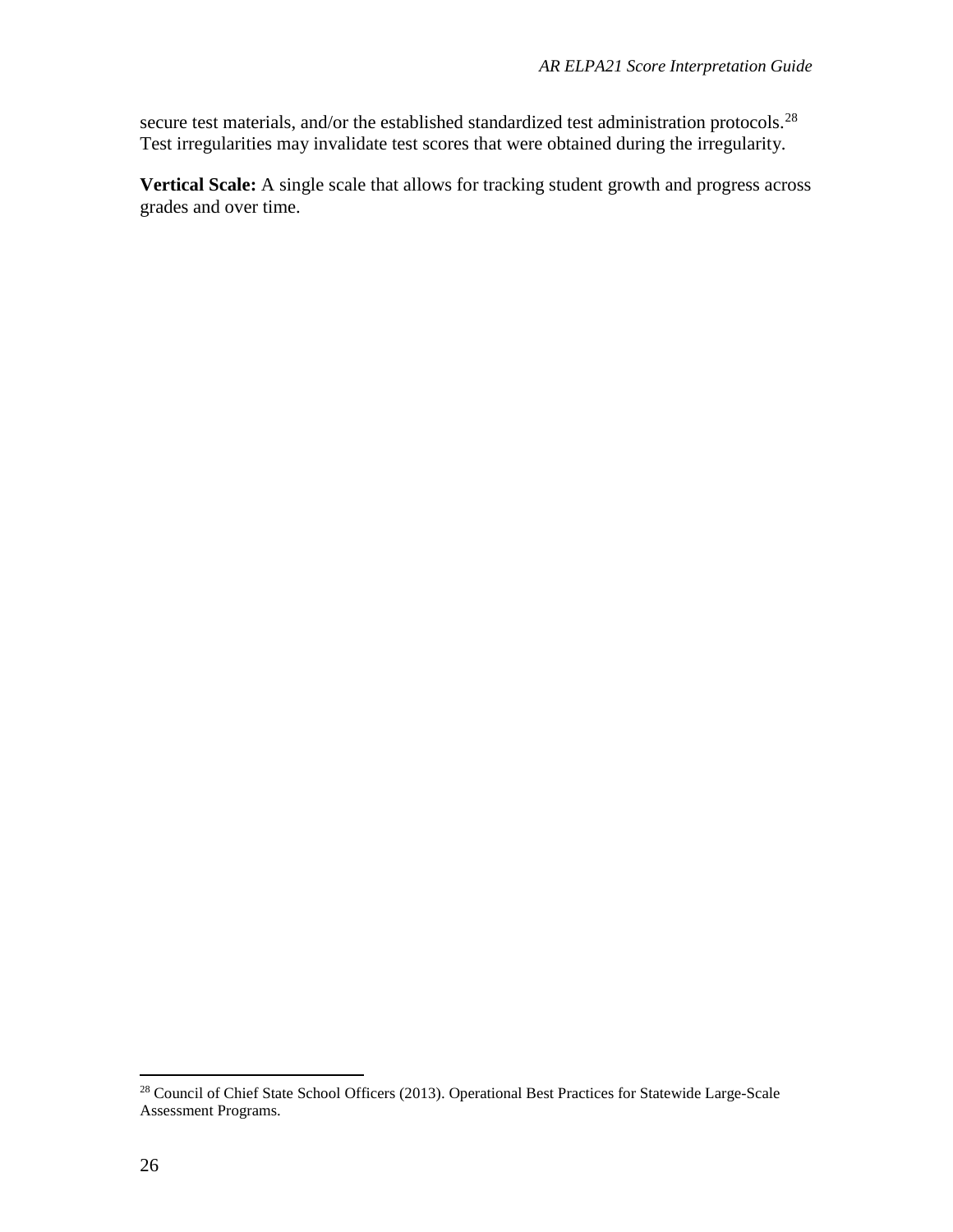# **References**

Abedi, J. (2002). *Standardized achievement tests and English language learners: Psychometric issues.* Educational Assessment, 8, 231-257.

Abedi, J. (2007). *English language proficiency assessment in the nation: Current status and future practice.* Davis: University of California.

Abedi, J. (2008a). Measuring Students' Level of English Proficiency: Educational Significance and Assessment Requirements. *Educational Assessment*, (13)193-214.

Abedi, J. (2008b). Classification System for English Language Learners: Issues and Recommendations. *Educational Measurement, Issues and Practice.* 17-31.

American Educational Research Association, American Psychological Association, & National Council on Measurement in Education. (2014). *Standards for educational and psychological testing*. Washington, D.C.: Authors.

American Institutes for Research. (2015). *Smarter Balanced Scoring Specification, 2014- 2015 Administration. Summative and Interim Assessments: ELA Grades 3-8, 11 and Mathematics, Grades 3-8, 11.* Version 7.

Briggs, D. C. & Weeks, J. P. (2009). The impact of vertical scaling decisions on growth interpretations. *Educational Measurement: Issues and Practice, 28(4), 3-14.*

Cizek, G. J., & Bunch, M. B. (2007). *Standard setting: A guide to establishing and evaluating performance standards on tests.* Thousand Oaks, CA: Sage.

Council of Chief State School Officers. (2014). *English Language Proficiency (ELP) Standards with Correspondences to K–12 English Language Arts (ELA), Mathematics, and Science Practices, K–12 ELA Standards, and 6-12 Literacy Standards.* Washington, DC: CCSSO.

Council of Chief State School Officers. (2013). *Operational Best Practices for Statewide Large-Scale Assessment Programs.* Washington, DC: CCSSO.

Custer, M., Omar, M. H. & Pomplun, M. (2006). Vertical scaling with the Rasch model utilizing default and tight convergence settings with WINSTEPS and BILOGMG. *Applied Measurement in Education, 19(2), 133-149.*

Duran, R. P. (2008). Assessing English-Language Learners' Achievement. *Review of Education*, (32)292-327.

Egan, K. L., Ferrara, S., Schneider, C. M., Barton, K. E. (2009). Writing Performance Level Descriptors and Setting Performance Standards for Assessments of Modified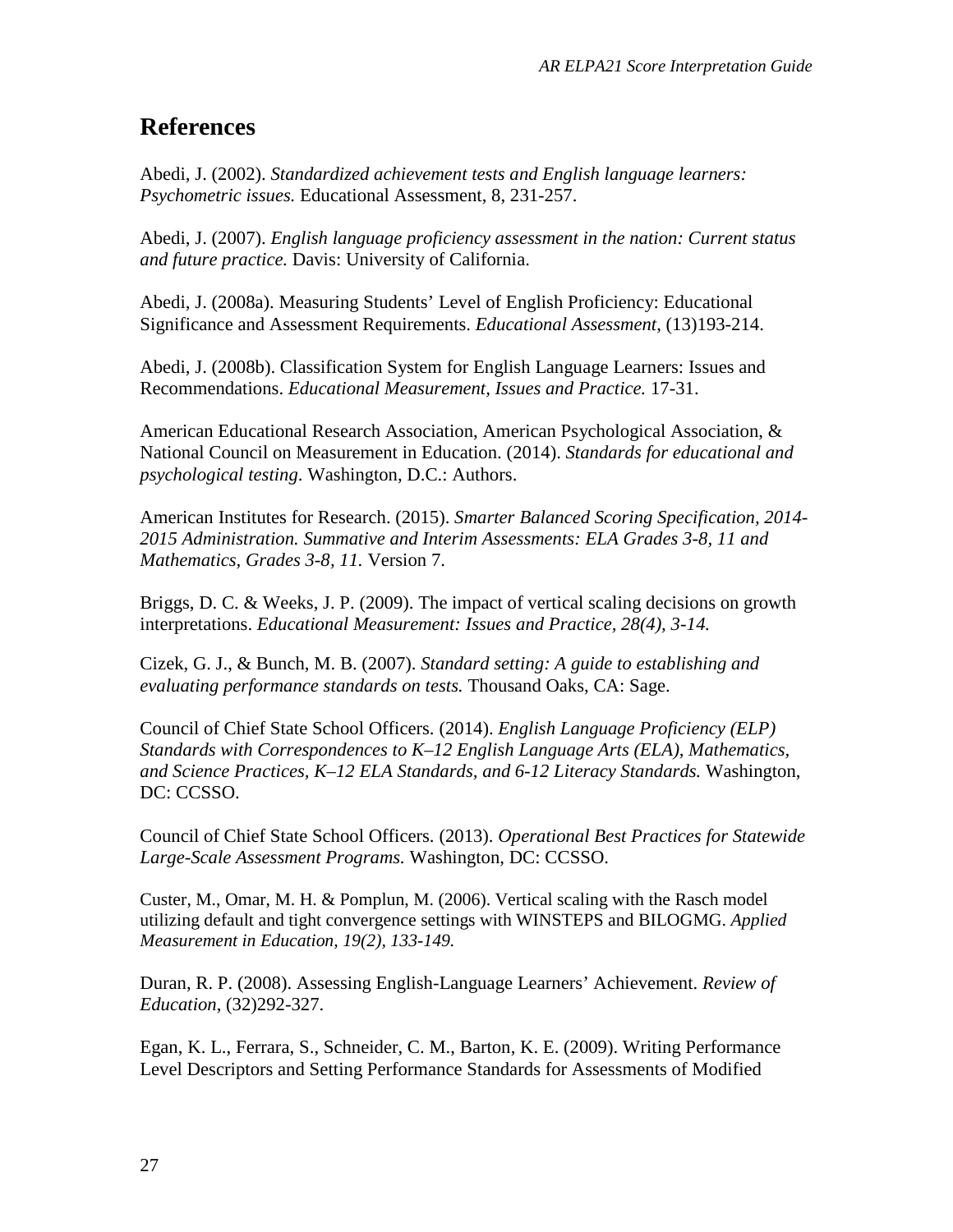Achievement Standards: The Role of Innovation and the Importance of Following Conventional Practice. *Peabody Journal of Education*, 84(4).

English Language Proficiency Assessment for the 21st Century (2014). *Theory of Action*.

Faulker-Bond, M., Wolf, M. K., Wells, C. S., and Sireci, S. G. (no date). *Exploring the Factor Structure of a K-12 English Language Proficiency Assessment*.

Hakuta, K., & Beatty, A. (Eds.). (2000). *Testing English language learners in U. S. schools: Report and workshop summary.* Washington, DC: National Academy Press.

Hakuta, K. (2011). Educating language minority students and affirming their equal rights: Research and practical perspectives. *Educational Researcher, 40*(4), 163-174.

Hambleton, R. K., & Pitoniak, M. (2006). *Setting performance standards*. In R. L. Brennan (Ed.), Educational measurement (4th ed., pp. 433-470). Westport, CT: Praeger.

Hattie, J., (1985). Methodology Review: Assessing Unidimensionalty of Tests and Items. *Applied Psychological Measurement*, (9),(2) 139-164.

Hauck, M. C., Pooler, E., and Anderson, D. P. (2015). *ELPA21 item development process report*. Report submitted by Educational Testing Service (ETS), May 15, 2015.

Kolen, M. J. & Brennan, R. L. (2004). *Test equating, scaling, and linking: methods and practices (2nd edition).* New York: Springer.

Linquanti, R., & Cook, G. (2013a). *Toward a "common definition of English learner": A brief defining policy and technical issues and opportunities for state assessment consortia.* Washington DC: CCSSO. Retrieved July 23, 2013, from [http://www.ccsso.org/Documents/2013/Common%20Definition%20of%20English%20L](http://www.ccsso.org/Documents/2013/Common%20Definition%20of%20English%20Learner_2013.pdf) [earner\\_2013.pdf.](http://www.ccsso.org/Documents/2013/Common%20Definition%20of%20English%20Learner_2013.pdf)

Linquanti, R., & Cook, G. (2013b). *Toward a "common definition of English learner": Guidance for States and State Assessment Consortia in Defining and Addressing Policy and Technical Issues and Options.* Washington DC: CCSSO.

Messick, S. (1994). The interplay of evidence and consequences in the validation of performance assessments. *Educational Researcher, 23*(2), 13-23

Mislevy, R.J., Steinberg, L.S., & Almond, R.G. (2002). On the roles of task model variables in assessment design. In S. Irvine & P. Kyllonen (Eds.), *Generating items for cognitive tests: Theory and practice* (pp. 97-128). Hillsdale, NJ: Erlbaum

Perie, M. (2006). *Convening an articulation panel after a standard setting meeting: A how-to guide.*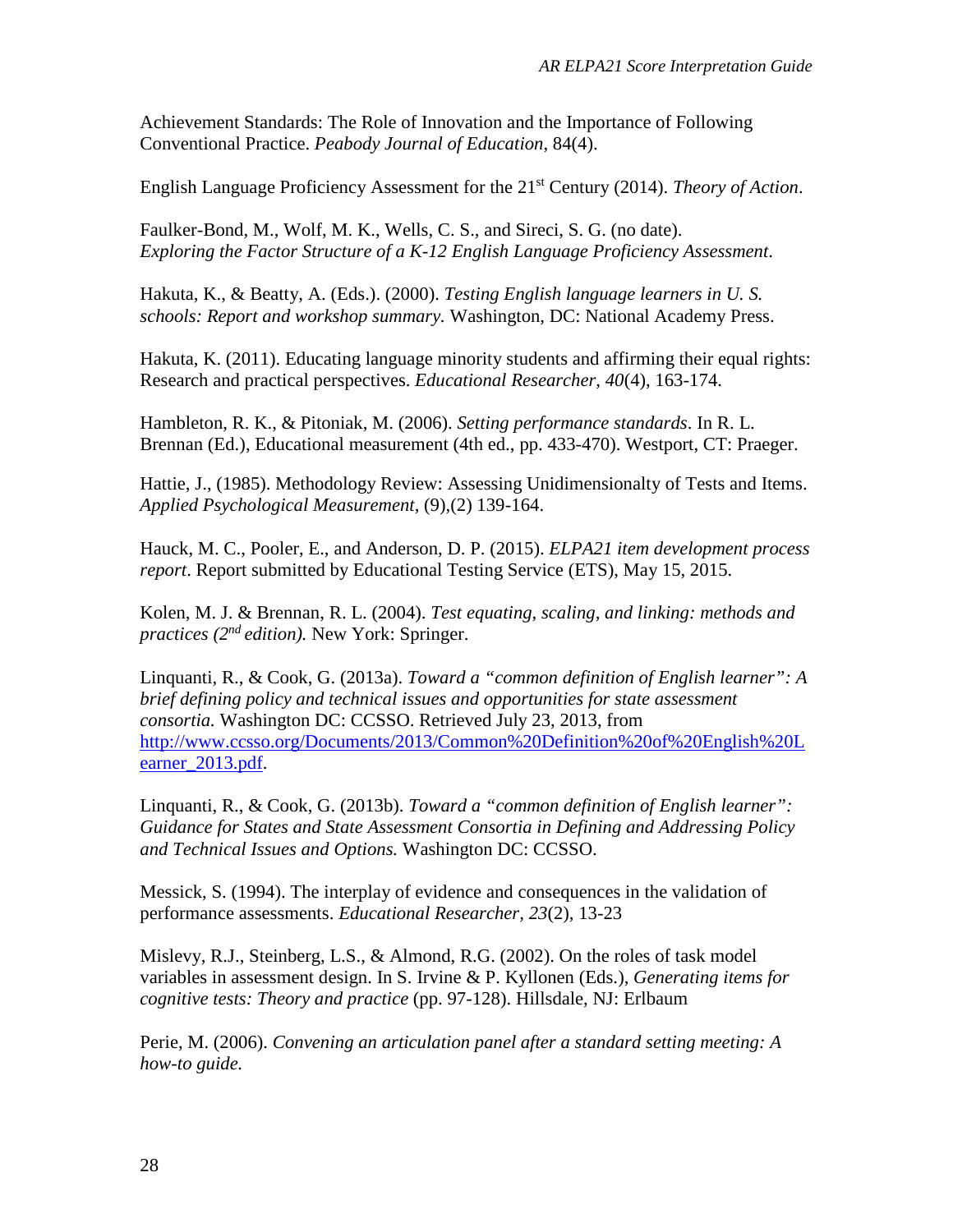Perie, M. (2008). A guide to understanding and developing performance-level descriptors. *Educational Measurement: Issues and Practice, 27(4), 15-29.* 

Rabinowitz S., & Sato E. (2006, April). Technical adequacy of assessments for alternate student populations: Technical review of high-stakes assessment for English language learners. Paper presented at the annual meeting of the National Council on Measurement in Education, San Francisco, CA.

Reckase, M. D., (2008). *Study of Best Practices for Vertical Scaling and Standard Setting, with Recommendations for FCAT 2.0*.

Schneider, M. C., & Egan, K. L. (no date). *A Handbook for Creating Range and Target Performance Level Descriptors.* The National Center for the Improvement of Educational Assessment.

Tippeconnic, J. W., III, & Faircloth, S. C. (2002). Using culturally and linguistically appropriate assessments to ensure that American Indian and Alaska Native students receive the special education programs and services they need (EDO-RC-02-8). Charleston, WV: ERIC Clearinghouse on Rural Education and Small Schools.

U.S. Department of Education, Office of Planning, Evaluation and Policy Development, Policy and Program Studies Service, National Evaluation of Title III Implementation Supplemental Report: Exploring Approaches To Setting English Language Proficiency Performance Criteria and Monitoring English Learner Progress , Washington, DC 2012.

Wolf, M. K., Farnsworth, T. & Herman, J. (2008). Validity Issues in Assessing English Language Learners' Language Proficiency. *Educational Assessment*, 13:80-107.

Wolf, M. K., Kao, J. C., Herman, J. L., Bachman, L. F., Bailey, A. L., Bachman, P. L., et al. (2008a). Issues in assessing English language learners: English language proficiency measures and accommodation uses—Literature review (CRESST Tech. Rep. No. 731). Los Angeles: University of California, National Center for Research on Evaluation, Standards, and Student Testing (CRESST).

Wolf, M. K., Kao, J. C., Griffin, N., Herman, J. L., Bachman, P. L., Chang, S. M., et al. (2008b). Issues in assessing English language learners: English language proficiency measures and accommodation uses—Practice review (CRESST Tech. Rep. No. 732). Los Angeles: University of California, National Center for Research on Evaluation, Standards, and Student Testing (CRESST).

Wolf, M. K., Kao, J. C., Herman, J. L., Bachman, L. F., Bailey, A. L., Bachman, P. L., et al. (2008c). Recommendations for Assessing English Language Learners: English Language Proficiency Measures and Accommodation Uses (CRESST Tech. Rep. No. 737). Los Angeles: University of California, National Center for Research on Evaluation, Standards, and Student Testing (CRESST).